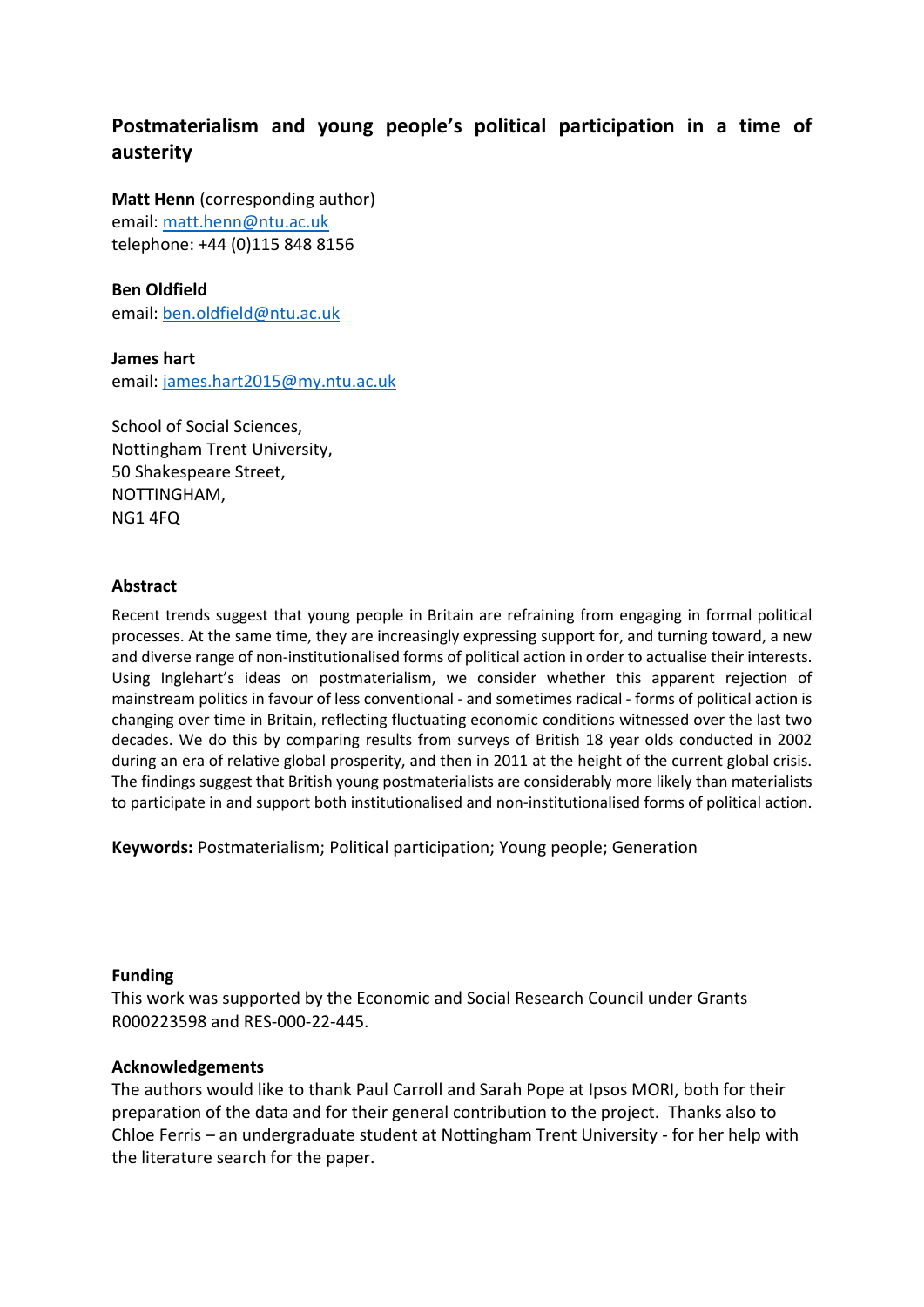#### **1. Introduction**

Evidence suggests that young people in Britain are becoming progressively more disillusioned with the practice of democratic politics, rejecting the institutions of national government, and consequently leaving democracy in a state of relative crisis (Hay 2007; Whiteley 2012; Tormey 2015). This is most visibly reflected in an emerging pattern of generational electoral inequality that sees young people significantly less likely to vote than their older contemporaries (Berry 2012; Henn and Oldfield 2016). Although there is considerable debate as to the extent to which such developments are permanent or reversible (Flanagan et al. 2012; Phelps 2012), it has been argued that a particular outcome from these processes has been the relative marginalisation of youth by the political class. In effect, politicians have tended to champion the policy concerns of older and other more voting-inclined groups to the detriment of young people which has served to further reinforce their disconnection from formal politics (Furlong and Cartmel 2012; Birch, Gottfried and Lodge 2013; Sloam 2014).

However, it is claimed by some that this persisting withdrawal of British youth from institutionalised politics has its parallel in a tendency towards support for, and participation in, new styles of non-institutionalised political action that better fit their individualised lifestyles and permit the actualisation of their political aspirations (Busse, Hashem-Wangler and Tholen 2015; Soler-i-Marti 2015). This perspective reflects the core assumptions underlying Ronald Inglehart's Postmaterialist thesis (Inglehart 1971) which claim that young people are increasingly rejecting traditional political arrangements and organisational methods in favour of alternative and highly participative modes of political action.

Although a small number of studies have previously considered the growth of postmaterialist preferences among contemporary British youth (Majima and Savage 2007; Sloam 2007; Theocharis 2011), there are to date no large-scale nationally representative studies in this particular field. In this article we address this gap in data and knowledge and test the efficacy of the postmaterialist thesis in terms of helping to explain young people's political participation priorities. Furthermore, there is no published research that has systematically considered the specific impact of recent changes in material-economic context on youth political participation preferences in Britain. Here we compare data from two connected studies to examine a key tenet of the postmaterialist thesis that young people's patterns of support for different forms of political action reflect the underlying economic conditions of their socialisation. The first study was conducted in 2002 at a time of relative economic prosperity. At such a moment, Inglehart's thesis assumes support for postmaterialist political participation methods would be high. The second study was completed in 2011 at the height of the current global economic recession, when the thesis suggests that postmaterialist preferences would be comparatively lower. Finally, we assess the veracity of Inglehart's claim that postmaterialism exhibits greater explanatory power than does socio-demographic background (including gender, ethnicity, social class and educational career) with respect to the structuring of young people's political behaviour.

In this article, we therefore aim to test the value of several key aspects of Inglehart's postmaterialist thesis in helping to explain young Britons' political participation preferences, by addressing three linked research questions: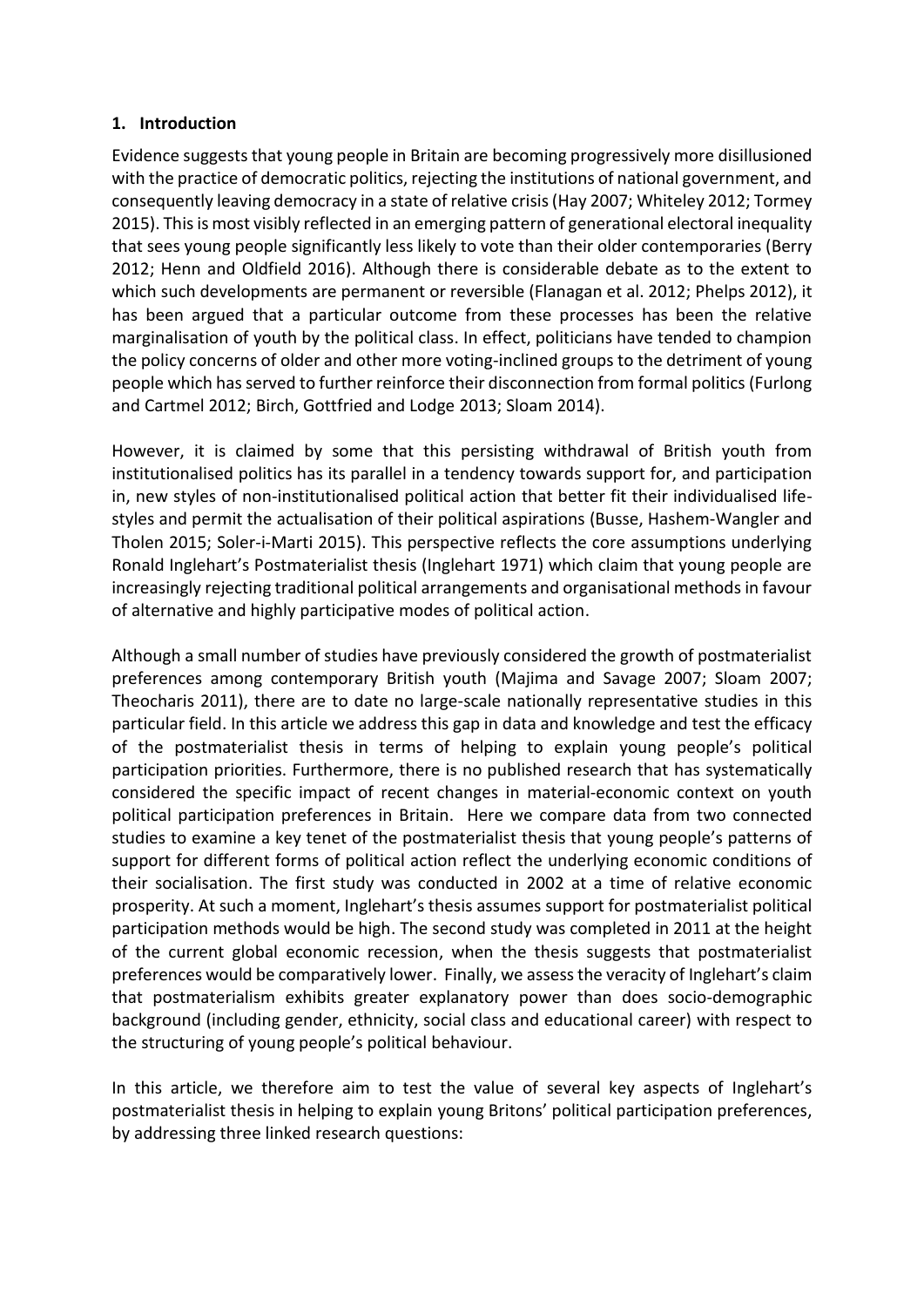- To what extent are young people's views of existing democratic arrangements and their support for different methods of political participation influenced by their materialist-postmaterialist value preferences?
- How important are materialist-postmaterialist value priorities relative to young people's personal socio-demographic backgrounds in shaping their support for different forms of political action?
- Do young people's political participation preferences reflect the underlying conditions of either economic prosperity or economic austerity experienced during their preadult socialisation?

# **2. Contemporary patterns of political participation**

Recent trends across Europe indicate that people of all ages seem less committed to national political systems and mainstream political parties, and are increasingly susceptible to radical parties and to their rhetoric (Della Porta 2006; Grimm and Pilkington 2015). They also appear to be deeply sceptical of governments and of the political classes (Norris 2011; Holmes and Manning 2013; Hansard Society 2016). The underlying causes of this political disengagement are much debated. For instance, in Britain, Hay (2007) distinguishes between demand-side and supply-side explanations. Those who prioritise demand-side reasons focus on the changing attitudes of citizens who increasingly hold unrealistic expectations of politicians who are perceived to under-perform (Whiteley 2012). In contrast, supply-side explanations emphasise the nature of contemporary formal politics itself, which is considered remote, inaccessible and largely unappealing to citizens (Hay 2007; Henn and Oldfield 2016).

This apparent rupture between citizens and the institutions of democratic governance is particularly noticeable among young people who seem more disconnected from formal politics than do other age groups in Britain and in other countries (Norris 2011; Sloam 2014). As a consequence, the current youth generation is often decried as apathetic or even as antipolitical (Stoker 2006; Hay 2007). However, young people in Britain are neither antidemocratic nor innately anti-election (Henn and Foard 2014). This is evidenced by the 75 per cent of 16 and 17 year olds who voted at the Scottish Independence Referendum in 2014 (The Electoral Commission 2014), while it is estimated that 64 per cent of registered voters aged 18 to 24 cast a ballot at the 2016 UK referendum on EU membership (Helm 2016). These particular cases suggest that young citizens will take part in formal election-oriented (institutionalised) politics where such contests have critical meaning and value-potential for them. Furthermore, the 2016 EU Referendum demonstrated that young people are a generation apart in terms of their value priorities and identity politics, with a positive vision of Britain's relationship with Europe that was distinct from those of their older and more Eurosceptic contemporaries (Fox 2016). Such attitudes were reflected in the final vote, with 75 per cent of 18 to 24 year olds opting to remain in the EU while the country at large voted to leave by a margin of 52 to 48 per cent (YouGov 2016).

Despite their willingness to vote in these identity-oriented Referenda, young people's participation in UK-wide general elections since the turn of the new Millennium continues to remain noticeably lower than it was during previous decades (Dar 2013). It is also significantly less than for their older contemporaries, with for instance 76 per cent of those aged 65 and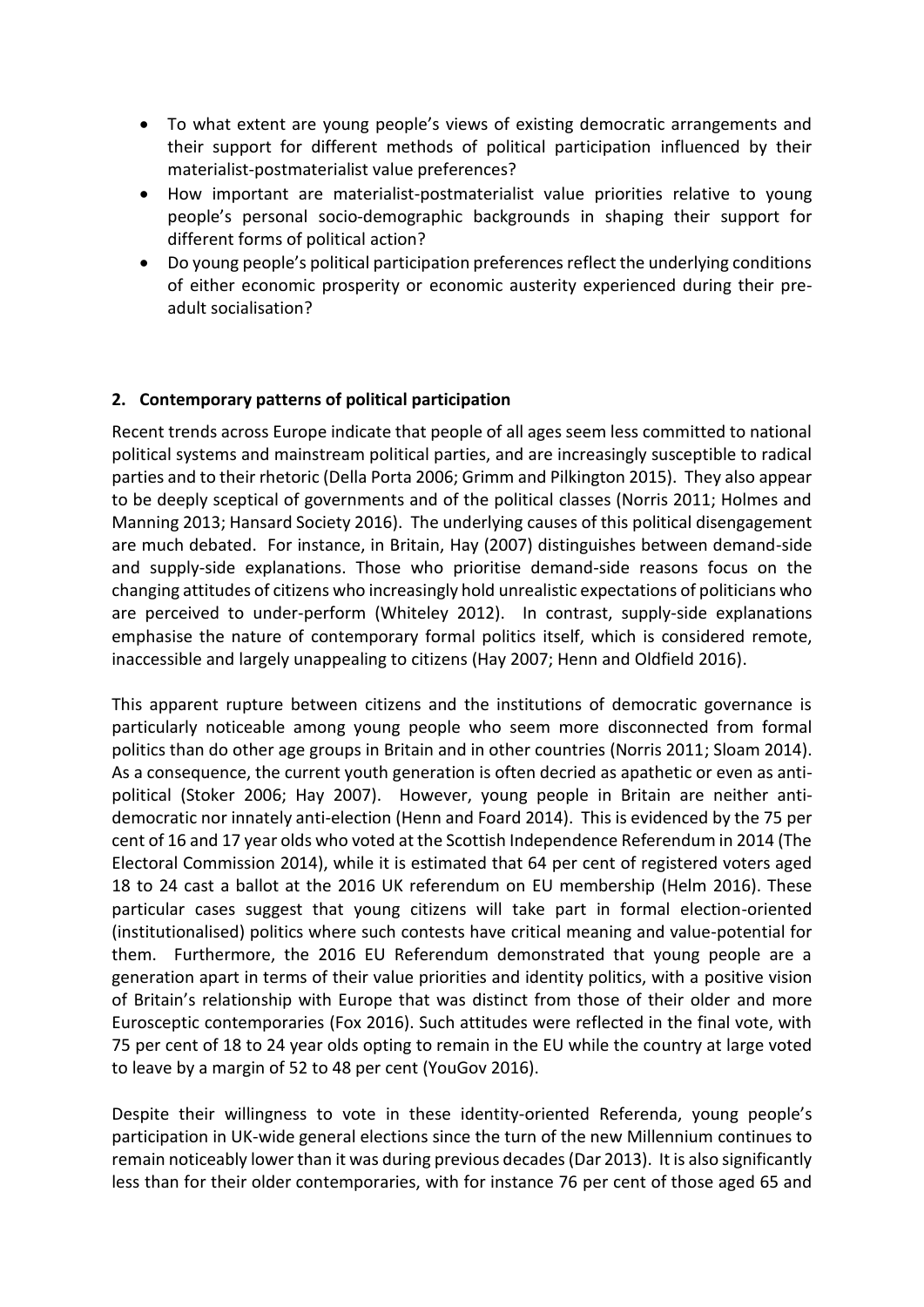over voting at the 2015 contest compared to 43 per cent of 18 to 24 year olds – a generational electoral gap of 33 per cent (Ipsos MORI 2015).

Although young people are generationally distinct in terms of their patterns of electorallyoriented participation, it has been argued that this reflects a rejection of formal institutionalised politics and an inclination towards alternative forms of participation, rather than political disinterest per se. For instance, Phelps (2012) has identified an 'anti-apathy' model (Bentley et al. 1999; White, Bruce and Ritchie 2000; Henn, Weinstein and Forrest 2005; Marsh, O'Toole and Jones 2007) that contends that young people are progressively gravitating towards new styles of political participation that are extra-parliamentary in nature, non-hierarchical and considered to be self-actualising and consequently highly efficacious (Beck 1992; Farthing 2010; Furlong and Cartmel 2012). The reconfiguration of political engagement in recent decades (Bauman 1999) reflects the demand-side explanation of political disengagement (see: Hay 2007). The tendency towards individualism in late modernity has meant that people are increasingly rejecting institutional politics in favour of alternative forms of participation (Giddens 1991). The increase in individualised values has a corresponding influence on political behaviour, as people eschew the traditional, hierarchical format of participation in favour of a looser politics which is created from below (Beck and Beck-Gernsheim 2002).

This claim that alternative forms of political participation are replacing traditional modes of engagement has support in a number of studies (Stolle, Hooghe and Micheletti 2005; Li and Marsh 2008). Younger generations are far more likely to take part in non-institutionalised forms of political engagement such as boycotting or attending demonstrations, whereas their older contemporaries prefer institutionalised methods of engagement such as voting (Quintelier 2007; Melo and Stockemer 2014). For instance, while British youth are conspicuous by their declining presence at recent elections, they have been actively participating in extra-parliamentary actions such as the 2010 student protests (Hopkins, Todd and Newcastle Occupation 2011) and the youth-led occupations that took place across the country in 2011 and 2012 (Halvorsen 2012). Furthermore, this apparent expansion of noninstitutionalised political action has been facilitated by developments in social media and online activism (Vromen, Xenos and Loader 2015); in an era of increasingly individualised politics, such online collaboration has facilitated seemingly disparate individuals to unite around personalised causes and coordinate forms of multilateral actions (Parigi and Gong 2014).

# **3. Postmaterial political participation**

In many respects, these developing patterns of contemporary political participation were anticipated by Ronald Inglehart's seminal work, *The Silent Revolution* (1971) which formed the foundation for his postmaterialist thesis. Crucial to this thesis is the centrality of economic forces in shaping citizens' values and behaviours. As the post-war austerity decades came to a close at the end of the 1960s, Inglehart claimed that changing economic conditions were having a profound and transformative impact on political behavioural and value priorities across Europe (Inglehart 1971; Inglehart and Welzel 2005). In particular, while older generations were socialised under conditions of relative economic insecurity into privileging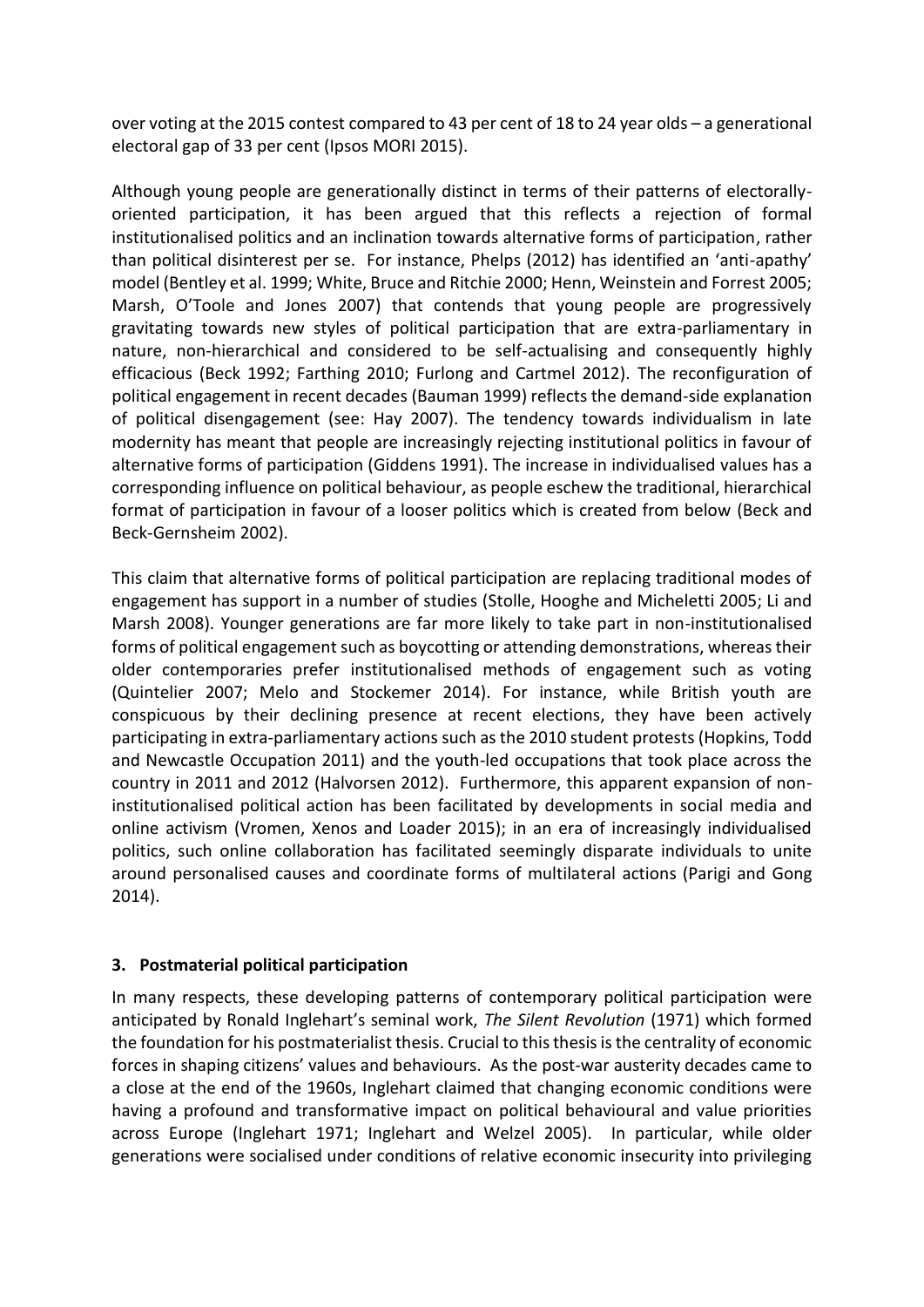materialist concerns, younger adults' formative experiences were of relatively high and stable economic affluence (1971: 991).

Reflecting on these emerging processes, Inglehart claimed that, '…*as a result of long-term economic security, an intergenerational value change was taking place from Materialist to Postmaterialist priorities'* (Inglehart 1990: 7). Consequently, younger Europeans displayed a preference for higher-order postmaterial concerns such as environmental sustainability and freedom of expression. Furthermore, freed from the urgency of material survival, postmaterialists were typified by a deepening awareness of, and frustration with, the limits of existing democratic arrangements and institutionalised forms of political participation - and more so than their materialist counterparts. Instead, they were attracted to an alternative and transformative politics, advocating political reform while also supporting and participating in new forms and styles of non-institutionalised political action. In some respects, Inglehart's postmaterialist thesis anticipated the demand-side explanation of young citizens' disengagement from formal politics, and the emergence of a less deferential and more critical electorate as characterised in the work of Hay (2007) and Norris (2011). The thesis also offers a potentially valuable theoretical lens for empirically examining the dynamics of contemporary manifestations of youth political behaviour as outlined above.

In addition to its emphasis on underlying economic context, the postmaterialist thesis also challenged existing political science explanations of the time that situated political participation in people's socio-demographic characteristics, including their social class, education, gender and ethnicity (Verba and Nie, 1972). While acknowledging that key variables such as age, social class and education influenced whether individuals developed materialist or postmaterialist value preferences, Inglehart claimed that, over-time, a materialist-postmaterialist cleavage would come to replace such socio-demographic variables as key predictors of political participation (Inglehart 2016).

The postmaterialist thesis has been the subject of considerable controversy, however. In particular, studies have questioned whether a postmaterialist generational shift in political participation preferences has actually occurred. For instance, research conducted by Flanagan and colleagues (2012) suggests that young people are delaying their engagement with politics due to changes in their life-cycle, and that they will begin to participate in formal politics in greater numbers when they have achieved the markers of adulthood - such as homeownership and secure employment - later in life. Grasso's (2014) recent study, which analysed age, period and cohort effects, has cast doubts upon the postmaterialist notion that young people's inclination towards alternative participation is mediated by the prosperity within their society. She concluded that being socialised in a politically volatile era, characterised by strong ideological divisions, is more influential than the affluence of that society in encouraging people to conduct non-institutionalised politics. Contemporary austerity, therefore, may inspire young people to engage with postmaterial values, rather than prioritising material concerns as Inglehart's thesis would suggest.

One key aspect for reflection on the value of Inglehart's thesis is the extent to which it can help with understanding patterns of political participation during periods of economic insecurity as well as economic prosperity – particularly given the longevity of the current global recession. Inglehart has previously conceded that during times of economic downturn,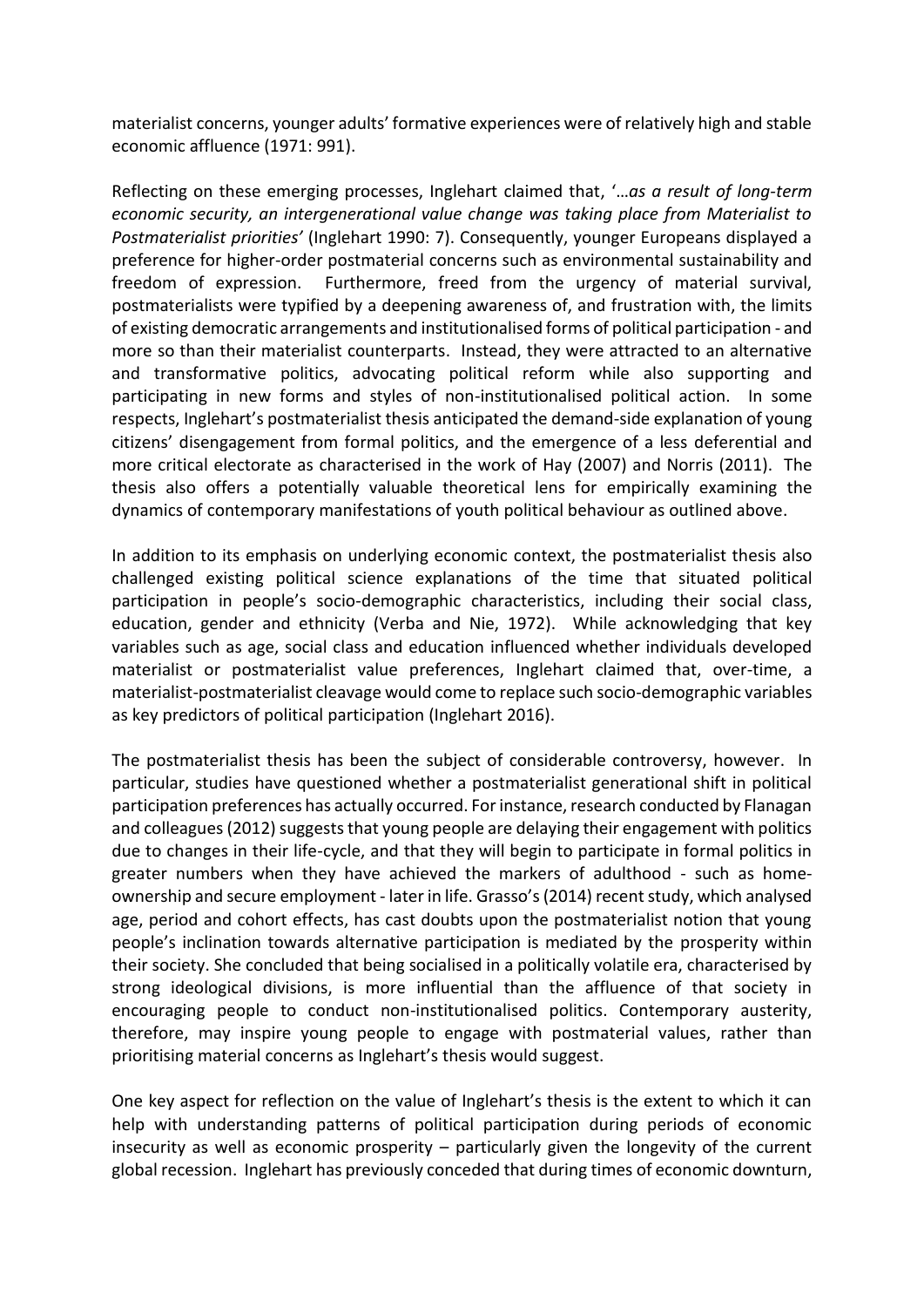the advance of postmaterialist values and support for postmaterialist styles of noninstitutionalised political participation would somewhat reduce (Inglehart and Welzel 2005). Despite such cyclical patterns linked to underlying changes within the economy, there is some evidence to suggest that there has been an increase in the proportion of the population taking part in such alternative activities over the last 35 years as the transformation in political values begins to influence people's political action (Inglehart and Catterberg 2003). Furthermore, academic studies have identified a link between postmaterialist preferences and political consumerism such as boycotting and buycotting which have become an essential ingredient in younger people's political behaviour (Stolle, Hooghe and Micheletti 2005). Those partaking in political consumerism are likely to demonstrate postmaterial preferences, valuing forms of direct action while being dubious of institutionalised politics to deliver results (Copeland 2014). However, the ongoing global economic crisis has served to obfuscate patterns of postmaterialist preferences, and recent research suggests there has been a reduction in postmaterial values and political actions in many countries (Cameron 2013; Brym 2016; Janmaat 2016).

In this article, we consider the veracity of Inglehart's postmaterialist thesis by examining recent patterns of young people's political participation in Britain. This is assessed by a comparison of the results from two linked studies that focus on the political participation preferences of separate cohorts of 18-year-old British youth. The first study was conducted in 2002 during an era of relative global prosperity, whilst the second study was completed in 2011 at the height of the current financial crisis. These represent two distinct economic periods which are important for testing Inglehart's postmaterialist thesis. For instance, data indicate that in 2002, UK GDP annual growth was 2.4% and had fallen to 1.5% by 2011 following the onset of the global recession (ONS 2016a). For the same years, wage growth reduced from 2.9% to 1.6% (ONS 2016b), and the unemployment rate increased from 5.2% to 8.1% (ONS 2016c). By taking two samples across these time periods, we are able to statistically compare whether young people's political participation preferences are also shaped by the economic conditions of their pre-adult socialisation as specified in Inglehart's postmaterialist thesis.

Our hypotheses are:

H1: Levels of dissatisfaction with current democratic arrangements will be higher among young postmaterialists than among other young people.

H2: Young postmaterialists will be less likely than their contemporaries to support and take part in institutionalised forms of political participation in the future, and more likely to support and involve themselves in non-institutionalised methods of political action.

H3: The relative weight of young people's materialist-postmaterialist values on their support for and participation in institutionalised and non-institutionalised forms of political participation will be greater where their pre-adult socialisation experiences were gained under conditions of relative economic security than for those socialised under conditions of economic austerity.

H4: Materialist-postmaterialist value preferences will have a greater impact on young people's future patterns of political participation than will socio-demographic variables.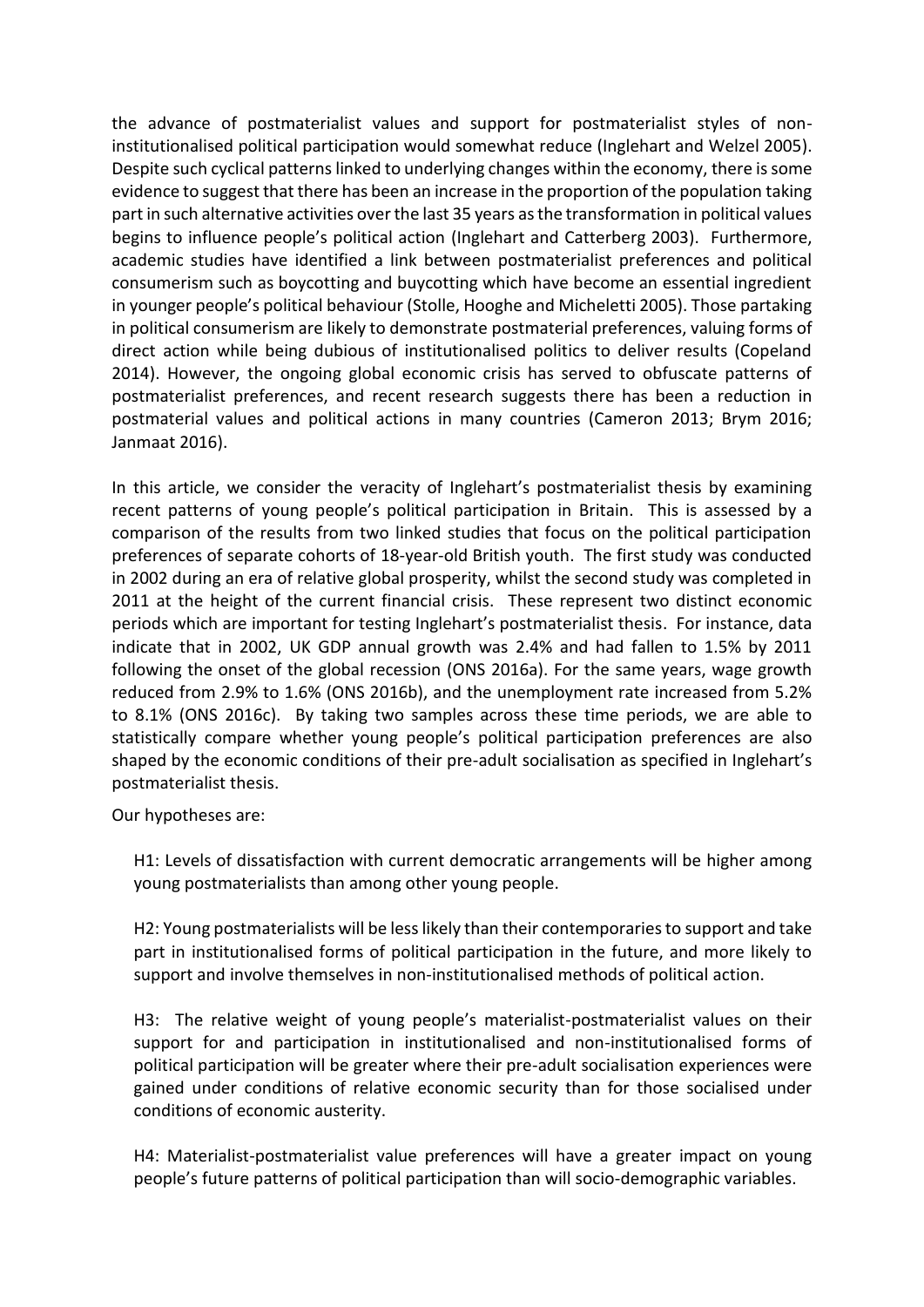#### **4. Research design**

To test these hypotheses, our analyses are based on the examination of two large-scale quantitative datasets previously completed by one of the authors that allow us to consider young people's patterns of political participation over time (see xxxx, 2003; xxxx, 2012)<sup>i</sup>.

#### *Phase 1: 2002 postal survey*

A representative sample of 705 attainers living in England, Scotland and Wales was obtained via a postal survey conducted in the spring of 2002, one year after the General election of 2001. We selected 18-year-old attainers at this time because that particular election contest was their first ever opportunity to vote. It therefore implied that they were relatively inexperienced in comparison to others who had been eligible to vote at previous elections, and suggested that they were less likely than their contemporaries to have already formed deep-seated views about politics, parties and politicians. This was important because we wanted to assess the views and reactions of this particular age group after they had been granted their first opportunity as newly enfranchised citizens to gain experience of life under a new government. This study did not require participants to have actually voted in the election process.

The electoral register formed the basis for a random sample of the eligible population to be accessed. Standard ACORN categories as defined by the Government Standard Region were used to stratify the sample. A total of 3,109 surveys were distributed to potential participants and 705 completed surveys were returned, representing an overall response rate of 23%.

# *Phase 2 – 2011 online survey*

The second study comprised a representative sample of 1,025 young people aged 18 at the time of the 2010 UK General Election. The survey was distributed online using a formal polling organisation to embrace modern collection methods and access the largest sample possible. The survey data collection phase was undertaken during April and May 2011 which was one year after the completion of the UK General Election. This was consistent with the 2002 study to minimise unintended variation across the samples.

We are aware that social surveys are not infallible. Polling before the 2015 general election and the 2016 EU referendum proved to be imprecise and did not accurately reflect people's voting preferences or the eventual results. However, in our study we are not making election forecasts. Instead, we are seeking to identify broad clusters of young people with similar values (postmaterialists, materialists and a third 'mixed' group). Furthermore, the trends identified in the 'Findings' section below are consistent across the various political participation indicators and reinforce each other for the materialist-postmaterialist gap.

#### *Independent variables*

We use Inglehart's four-item scale to infer respondents' materialist-postmaterialist value preferences. This scale classifies Materialists as those who prioritise '*maintaining order in the nation*' and '*fighting rising prices*' while Postmaterialists are those who selected expressive items, including '*protecting freedom of speech*' and '*giving people more say in important*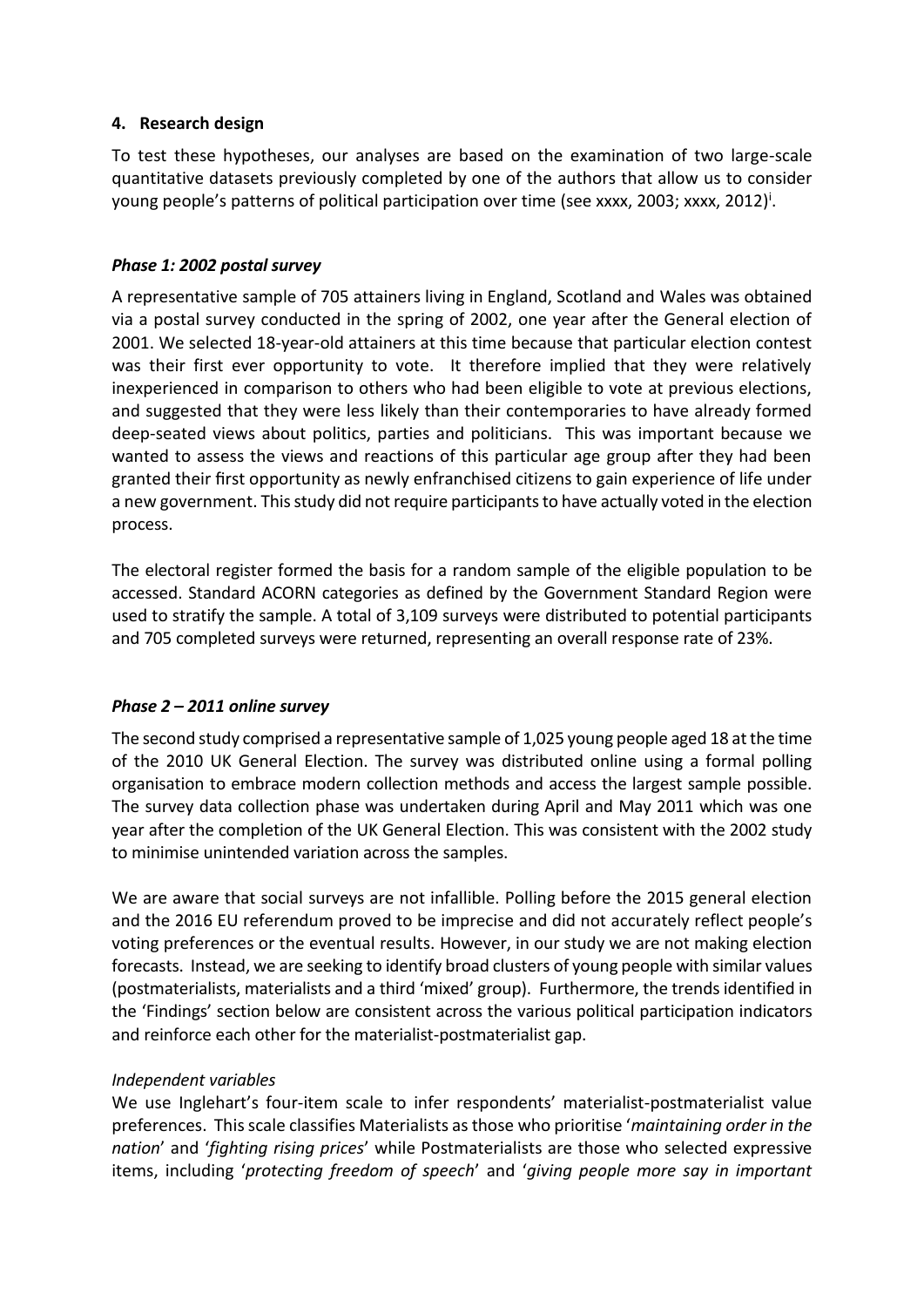*political decisions*' (1971, p.994). A third 'Mixed' group comprised those who selected one category from each of these paired responses. Postmaterialists comprise 17.3 per cent of the 2002 sample, while materialists represent 13.5 per cent of the group; the remaining 55.5 per cent are mixed. In the 2011 cohort, the respective figures are 11.4, 27.3 and 53.0 per cent.

In examining the impact of the materialist-postmaterialist variable, we are cognisant of the existence of studies which recognise the value of other variables in potentially structuring political action preferences. For instance, evidence suggests that age completed education (Whiteley 2012), educational qualifications (Tenn 2007), gender (Norris and Inglehart 2009; Furlong and Cartmel 2012), social class (Pattie, Seyd and Whiteley 2004) and ethnicity (Heath et al. 2011) are all important predictors. We examine each of these socio-demographic factors along-side the materialist-postmaterialist variable to assess the relative explanatory weight of each. Social class is measured using the established *National Statistics Socio-Economic Classification* scheme (NS-SEC). Participants self-reported their social class position and this was defined by the status of the main wage earner in their household rather than their own specific circumstances. This was selected as a better choice as due to the sample age, their personal circumstances would not necessarily be an accurate representation of their true familial social economic circumstances. These categories were composited into whether the main wage earner can be categorised as being managerial/professional (middle class), or not. Whether the participants held educational and vocational qualifications that would be sufficient to provide a route through to higher education are included in the Educational Qualifications variable. Respondents' ethnicity, gender and whether or not they had opted to remain in full time education by the age of 18 rather than leave at an earlier point were also selected as key independent variables.

#### *Dependent variables*

A range of dependent variables which utilised a variety of response formats were employed in the analysis. These included dichotic categorical questions using a simple yes/no format, individual-response multi-category formats and a range of ordinal Likert-type scaled response questions. For all of the categorical analyses conducted, the 'don't know/no answer' response options were treated as missing data and removed from the analysis. This was done in order to be able to analyse only the comparisons between active answers. The 'don't know/no answer' option was also removed from the analyses using the Likert-type response formats. For all scaled response items this category was included as an alternative answer but not part of the scale itself. All analyses using scaled response data excluded this category. For questions using a 5-point Likert-type response format the middle value was included in the analyses.

Several variables were used to indicate respondents' views on existing political processes and arrangements, as well as their support for and intended future participation in different types of political action – both traditional institutionalised methods as well as alternative extraparliamentary non-institutionalised approaches. There is no agreement as how to define these institutionalised and non-institutionalised methods, and we were guided by the typologies of Verba and Nie (1972), Barnes and Kaase (1979), Zukin et al. (2006), Marien, Hooghe and Quintelier (2010), and Sloam (2014). Using principal components factor analyses we subsequently created two factor scales for institutionalised and non-institutionalised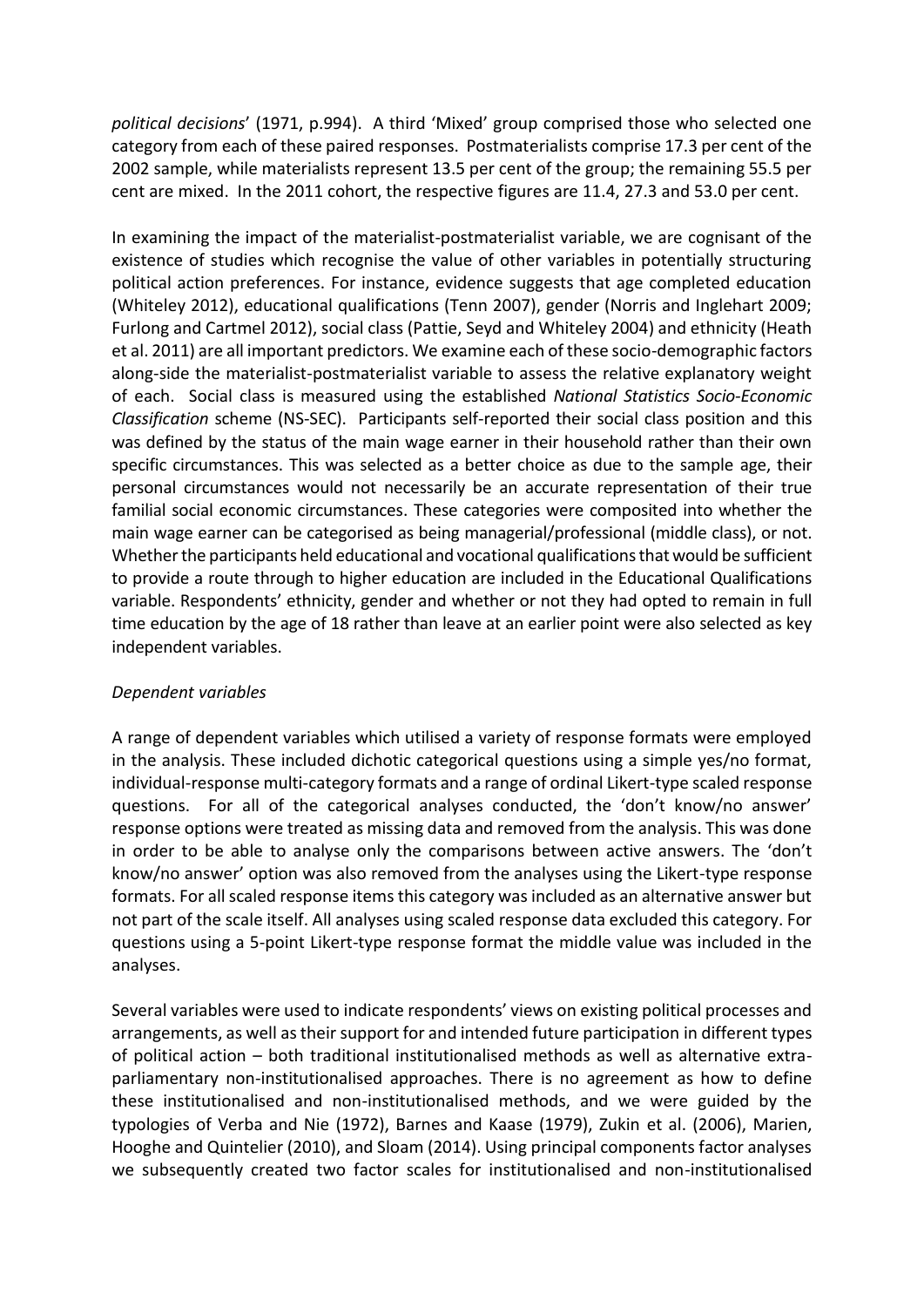political actions. These measures were derived from the question, '*Thinking about the next few years, using a scale from 1 – 5, where* 1 means very unlikely *and* 5 means very likely*. How likely is it that you will*:'

# Institutionalised actions

- 1. Vote in the next UK General Election?
- 2. Vote in the next local council election?
- 3. Vote in the next election for the European Parliament?
- 4. Try to convince someone else how to vote?
- 5. Give money to a political party?
- 6. Work for a political party or a candidate in an election campaign?

# Non-institutionalised actions

- 1. Be active in a voluntary organisation, like a community association, charity group, or a sports club?
- 2. Participate in a protest, like a rally or a demonstration, to show concern about a public issue or problem?
- 3. Work actively with a group of people to address a public issue or tackle a problem?
- 4. Discuss politics with family or friends?
- 5. Get involved in a youth council or forum?

# **5. Findings**

The following analyses provide an overview of young people's preferences regarding institutionalised and non-institutionalised forms of political participation, and the extent to which these are related to materialist-postmaterialist priorities. The influence of economic context will also be considered - in particular, whether support for conventional institutionalised and alternative non-institutionalised choices vary according to whether these youth cohorts have been socialised under conditions of relative economic security (the 2002 sample) or economic austerity (the 2011 sample). It will then consider the impact of Inglehart's materialist-postmaterialist cleavage on political action preferences relative to key socio-demographic variables.

# *Postmaterialism, democracy and extra-parliamentary political action*

The survey results are broadly consistent with expectations from Hypothesis 1, indicating that young people's levels of satisfaction with current democratic arrangements vary according to their materialist-postmaterialist value preferences, with postmaterialists noticeably critical of the status quo and in favour of democratic reform. Overall satisfaction with British democracy is outlined in Table I, with higher mean scores (from 1 to 4) representing higher levels of dissatisfaction. The one-way ANOVA analyses reveal that that young postmaterialists in the 2002 cohort are less satisfied with democracy than are materialists and those from the intermediate 'mixed' group - although the mean differences are not significant. A similar pattern is evident within the 2011 group, although in this case the extent to which postmaterialists are more discontented than are materialists is statistically significant ( $p =$  $.003$ ). $^{ii}$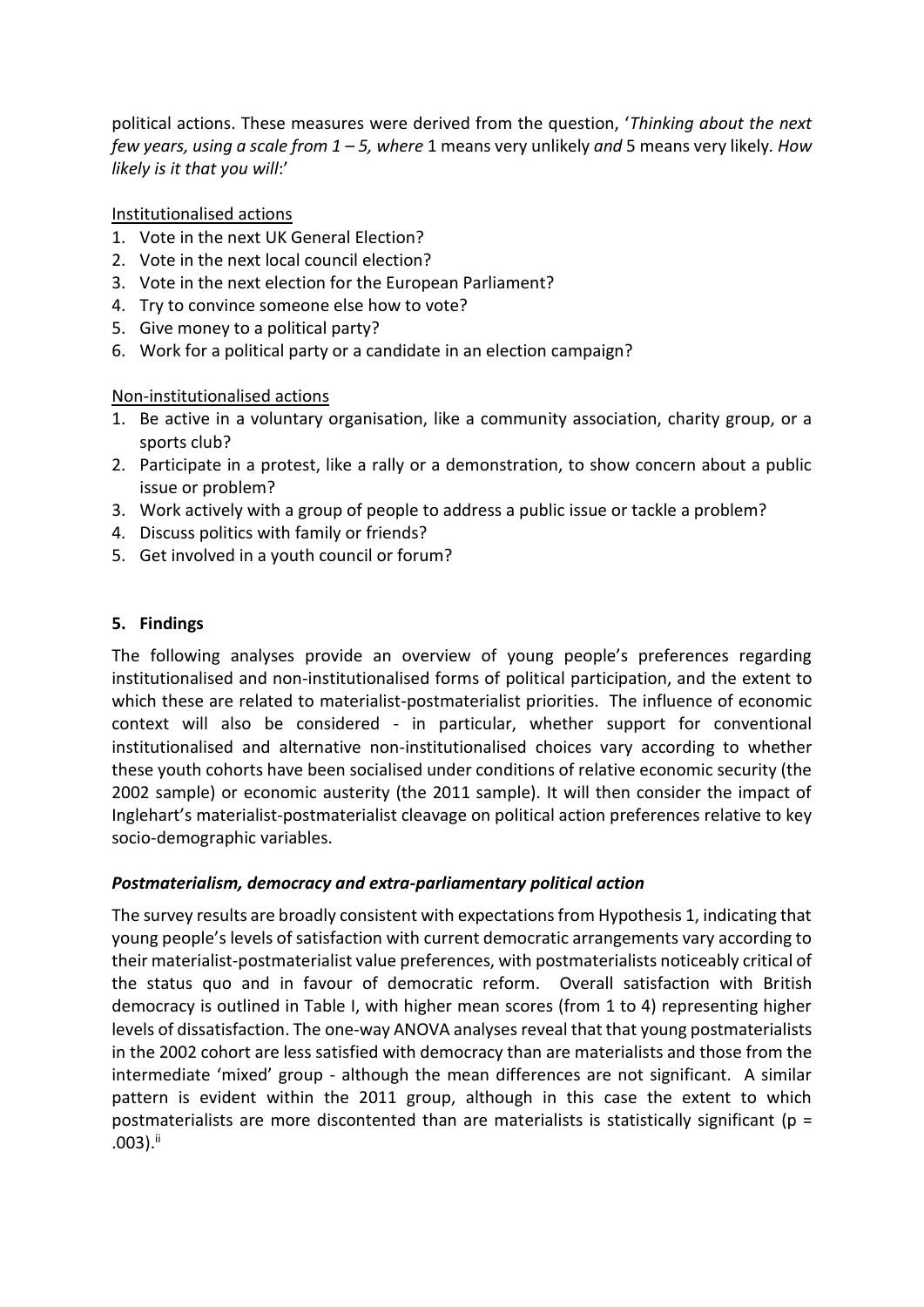Table II uses Chi-square and demonstrates that there are statistically significant differences in views expressed about the electoral system. Postmaterialists are considerably more likely than their contemporaries to reject the existing voting arrangements and emphasise instead a preference for changing the current first-past-the-post electoral system. Again, the differences are statistically significant in both 2002 and 2011 samples, and fit with Inglehart's claim that postmaterialists will be more likely than other people to embrace reforms designed to extend democratisation of political processes.

#### **Table I about here**

#### **Table II about here**

While critical of existing democratic arrangements, these same young postmaterialists are also decidedly more likely than are their counterparts to approve of alternative noninstitutionalised and extra-parliamentary forms of political participation. Table III summarises the results from one-way ANOVA analyses where lower mean scores (from 1 to 5) imply greater support for a number of such participation methods. The data indicate that young postmaterialists are considerably more likely than other youth to agree that involvement with groups like Greenpeace represents a more effective means for influencing government than does activity in a political party. The group difference is noticeable for the 2002 cohort and statistically significant for the 2011 sample ( $p = .003$ ). Furthermore, data from the 2011 survey reveal that postmaterialists are also much more likely than are other groups to prioritise involvement with direct action groups over political parties, and this difference is statistically significant ( $p < .001$ ).<sup>iii</sup> Finally, a similar pattern is evident on the question of whether or not people should be allowed to organise public meetings in protest against the government. Again, the differences are statistically significant, with young postmaterialists much more likely to express agreement with such a notion than other young people, and this is the case for both 2002 and 2011 cohorts.

# **Table III about here**

Taken together, the findings in Tables I, II and III align with Inglehart's thesis and Hypotheses 1 and 2. Postmaterialists in Britain are particularly frustrated with existing democratic arrangements, and considerably more supportive of extra-parliamentary forms of political action than are materialists and those from the mixed group. Interestingly, the distinctiveness of the postmaterialists is much more evident for the 2011 'austerity' sample than for the 2002 'prosperity' group, and this runs *counter* to Inglehart's expectation in Hypothesis 3 that the materialist-postmaterialist divide will be more evident during periods of relative economic affluence than during times of comparative economic downturn. It does, however, evidence the enduring strength of postmaterialism as a force in shaping young people's views on these matters in contemporary Britain, and this accords with Inglehart's expectation that postmaterialist priorities would persist even during times of economic insecurity.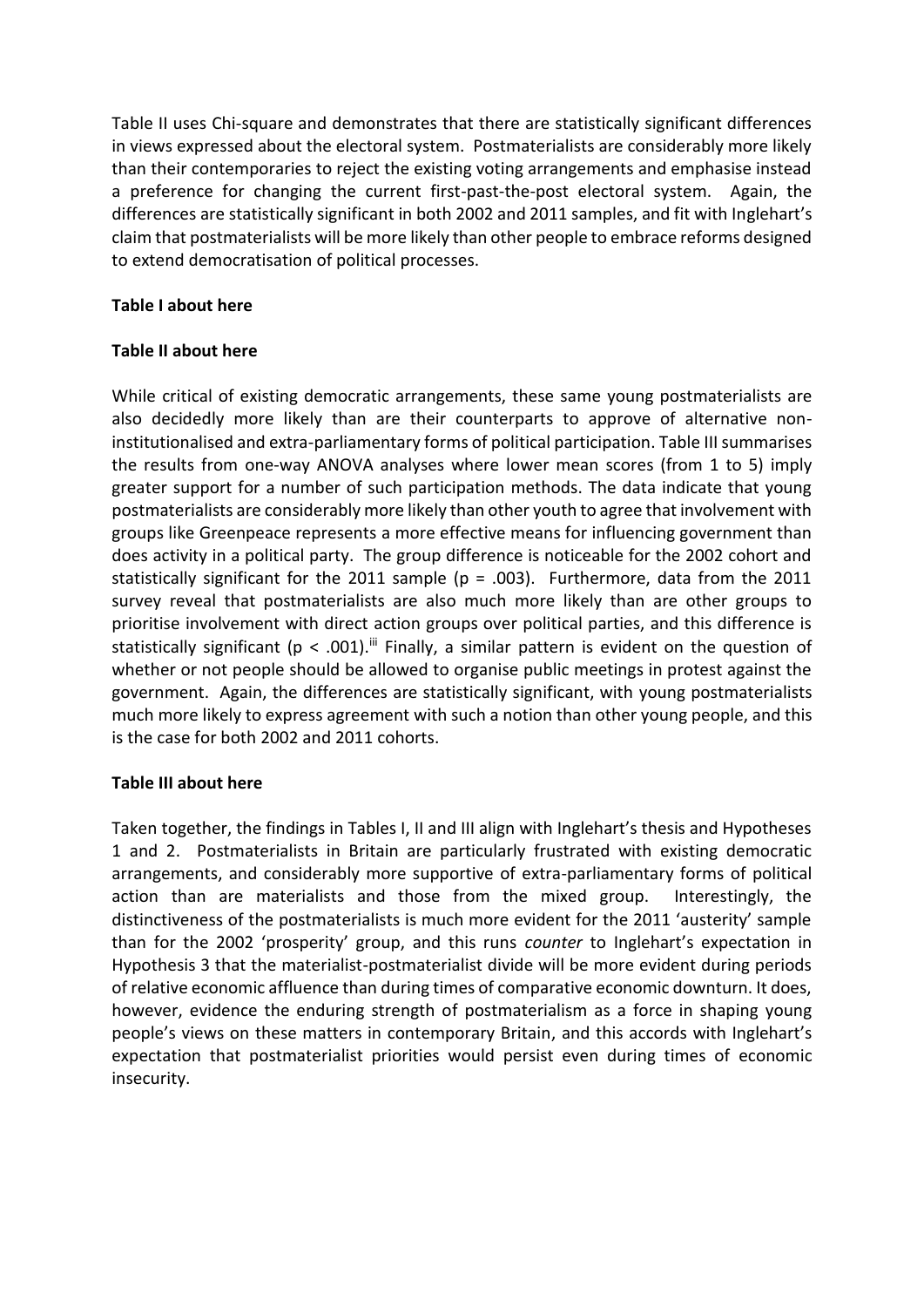# *Postmaterialism and participation in institutionalised and non-institutionalised forms of political action*

Not only is there variation in young people's levels of support for democratic arrangements and different styles of political participation, but there are also differences in terms of the extent to which they express intentions to take part in political actions in the future. Figure I summarises mean scores (1 to 5) for the six electorally-oriented institutionalised political participation variables and the five alternative non-institutionalised variables. In terms of institutionalised methods of political participation, the data indicate high mean scores for future voting turnout at national, local and European contests, each of which is above the mid-point of 2.5 for both the 2002 and 2011 samples. However, young people express relatively little intention to directly support political parties - whether in terms of trying to convince someone else how to vote, donating money to them, or campaigning for a party or an election candidate. We would expect this, given the findings in previous research that while broadly supportive of democratic processes in principle, young people are dissatisfied with the outcomes from such processes in practice, and are particularly antipathetic of parties and the political class in general (Bastedo 2015).

Patterns of likely future participation in non-institutionalised political activity are equally mixed. Young people are considerably more likely to express future intentions to discuss politics with friends and family and to participate in voluntary organisations, than they are to take part in political actions such as protests, collective actions to address issues of public concern, or involvement in youth councils or forums. This is perhaps not surprising in that these are relatively more demanding as they involve higher levels of intensity, commitment, risk and energy (Marien, Hooghe and Quintelier 2010).

# **Figure I about here**

There are clear differences between the political activity likelihood scores of the two sample groups over time. Independent t-test analyses indicate that - with the exceptions of voting in future national elections and activity in voluntary organisations - the 2011 youth cohort are statistically significantly more likely than the 2002 group to express an intention to take part in all of the institutionalised and non-institutionalised political actions addressed. It may be that this reflects a generalised discontent with austerity policies introduced by the UK government following the onset of the 2008 global recession, and a desire by young people to consider participating in different forms of political action to challenge the social and economic disparities that have had a disproportionately negative impact on the youth population (Birch, Gottfried and Lodge 2013; Grasso 2014).

Using a one-way ANOVA, the data indicate that these intentions to participate in different modes of political activity are affected by young people's materialist-postmaterialist value preferences. Table IV summarises the interactions between the materialist-postmaterialist variable and the six institutionalised and five alternative non-institutionalised political participation variables. In line with Inglehart's thesis and the expectations of Hypothesis 2, young postmaterialists in Britain are considerably more likely than are their counterparts to express an intention to participate in extra-parliamentary non-institutionalised activities at some point in the near future. This is the case for all such variables for the 2002 cohort who were sampled during the context of relative economic prosperity. Perhaps surprisingly,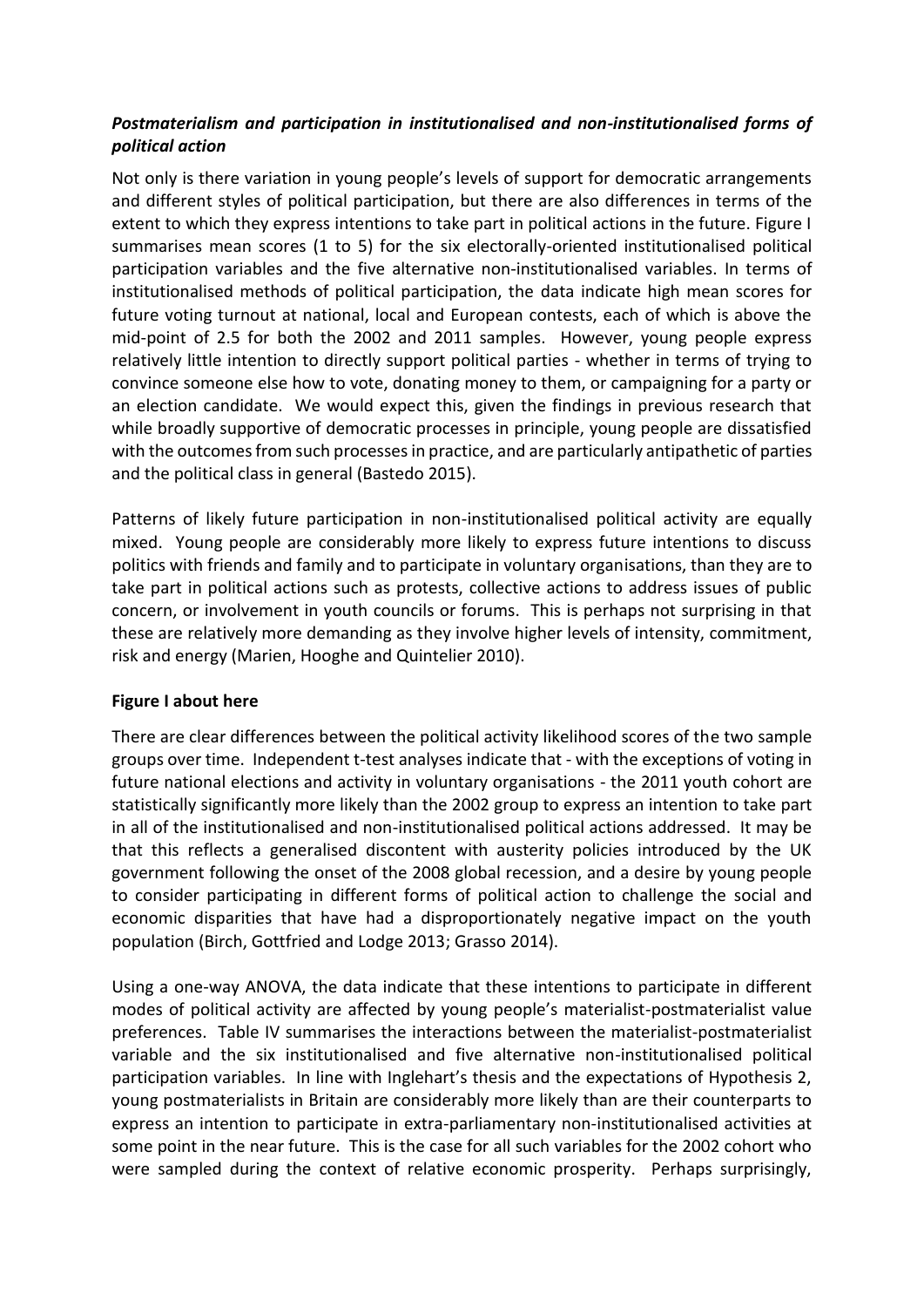comparisons are also statistically significant for the 2011 sample in all bar one case; the only exception is the item, '*Be active in a voluntary organisation, like a community association, charity group, or a sports club'* (although the p value of .082 is close to the  $p \le 0.05$  statistical significance threshold). This suggests that even after the shift to deep austerity conditions prompted by the 2008 global financial crisis, young British postmaterialists are considerably more receptive to extra-parliamentary non-institutionalised modes of political action than are materialists and the mixed groups. This runs counter to Hypothesis 3 which would expect a relative weakening in the impact of the materialist-postmaterialist cleavage during such a transition in economic conditions.

Somewhat contrary to Inglehart's thesis and to Hypothesis 2 that young postmaterialists would eschew traditional electoral politics in favour of extra-parliamentary actions, the data suggest that this group is *more* likely than are their contemporaries to express the ambition to take part in several of the institutionalised political activities. For the 2002 prosperity sample, these include their plans to vote in future local council and European Assembly elections, as well as the intention to try to convince someone else how to vote. For the remaining items, postmaterialists are more likely to participate than are materialists and those in the mixed group, although the differences are not statistically significant. A similar pattern is revealed for the 2011 sample in that postmaterialists are more inclined towards all such conventional forms of political action than are other young people. The mean differences are statistically significant in all cases except for the two items, voting in national and local council elections.

#### **Table IV about here**

Table V allows us to directly examine the notion as set out in Hypothesis 3 that support for different forms of political action will reflect the material circumstances prevalent in societies at any one time. Using univariate ANOVA, this compares materialists' and postmaterialists' mean scores for both institutionalised and non-institutionalised forms of political action over time. The data reveal that there are no significant differences between the two cohorts for either the institutionalised (p = .912) or the non-institutionalised (p = .511) political actions. This suggests that contrary to Hypothesis 3, the materialist-postmaterialist cleavage is no more or less evident under the 2011 austerity conditions than during the period of relative economic security experienced by the 2002 cohort.

# **Table V about here**

# *Postmaterialism, socio-demographic background and political participation*

The analyses so far indicate that the materialist-postmaterialist variable strongly interacts with young people's institutionalised and non-institutionalised participation inclinations. Table VI reports the results from analyses using hierarchical regression to address Hypothesis 4. It tests the power of this postmaterialist variable relative to personal socio-demographic factors in terms of structuring young people's preferred methods of political action. The data also allow for an examination of Hypothesis 3, whether any such patterns correlate with the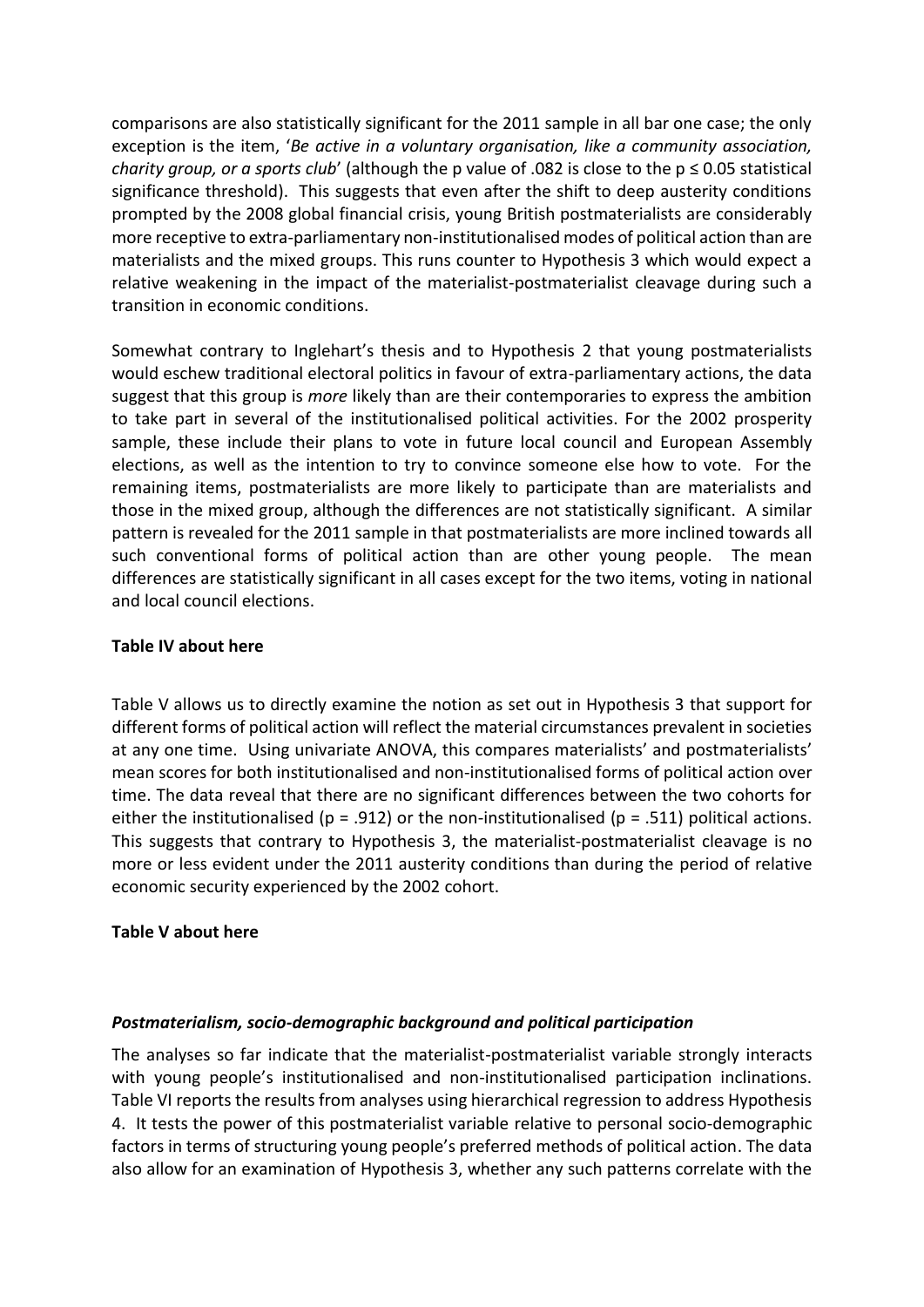shift in economic circumstances witnessed from the 2002 context of relative affluence to the 2011 austerity period.

The results reveal that the materialist-postmaterialist variable has a strong predictive impact on both institutionalised and non-institutionalised methods of political participation, and this is evident in nearly all cases and for both time periods examined. The only exceptions for the 2002 cohort are that the variable has no statistical bearing on either voting in UK national elections or working for a political party; in the 2011 sample, such relationships are present for all variables except for trying to convince someone else how to vote and being active in a voluntary organisation.

The materialist-postmaterialist variable also exercises greater explanatory impact than any of the socio-demographic factors considered, and this is the case for both the 2002 'economic prosperity' cohort and also for the 2011 'austerity' sample. There is some limited evidence of a gender gap for the 2002 group, although this is not consistent; young females are more likely to state an interest in trying to convince someone else how to vote, while males are more likely to express an intention to donate money to a political party. For the 2011 sample, males are more likely than females to consider working actively with others to address a public issue, discuss politics with others, and to get involved with a youth council or forum. Ethnicity displays a strong effect only for the 2011 cohort, with white youth more likely than those from BME backgrounds to participate in five of the eleven methods of political action. There is also some evidence of enduring impact exerted by social class for both samples. Young people from managerial/ professional households are more likely than working class youth to declare intentions to vote in future elections (2002 and 2011 groups) and to convince someone else how to vote (2002 group). However, social class is predictive only of a small number of the non-institutionalised political participation variables, including activity in voluntary organisations (2002 and 2011 samples) and discussing politics with friends and family (2002 cohort).

Interestingly, the two education variables display different degrees of impact on intended political participation activity. Holding higher educational and vocational qualifications is predictive only of voting in UK general elections (2002 and 2011), getting involved with a youth group or forum (2002) and discussing politics with others (2011). In contrast, whether or not young people had opted to remain in full time education beyond the age of 18 exerts a considerably broader impact on future political participation plans. This is the case with respect to voting (2002 and 2011 samples), but also to several of the non-institutionalised political action variables in 2002 (voluntary activities and also discussion with family and friends) and especially so in 2011 (with the exception of activity in voluntary organisations). However, the predictive power of this particular educational variable is considerably less than is the influence of the materialist-postmaterialist variable.

Together, the findings reported in Table VI seem to correspond with Inglehart's thesis that the materialist-postmaterialist cleavage would, in time, begin to eclipse the explanatory power of such socio-demographic variables as a predictor of youth political behaviour in contemporary Britain. None of the socio-demographic variables exert such an impact as the materialist-postmaterialist variable on either the institutionalised or the non-institutionalised methods of political participation. This is particularly the case for the 2002 sample, and this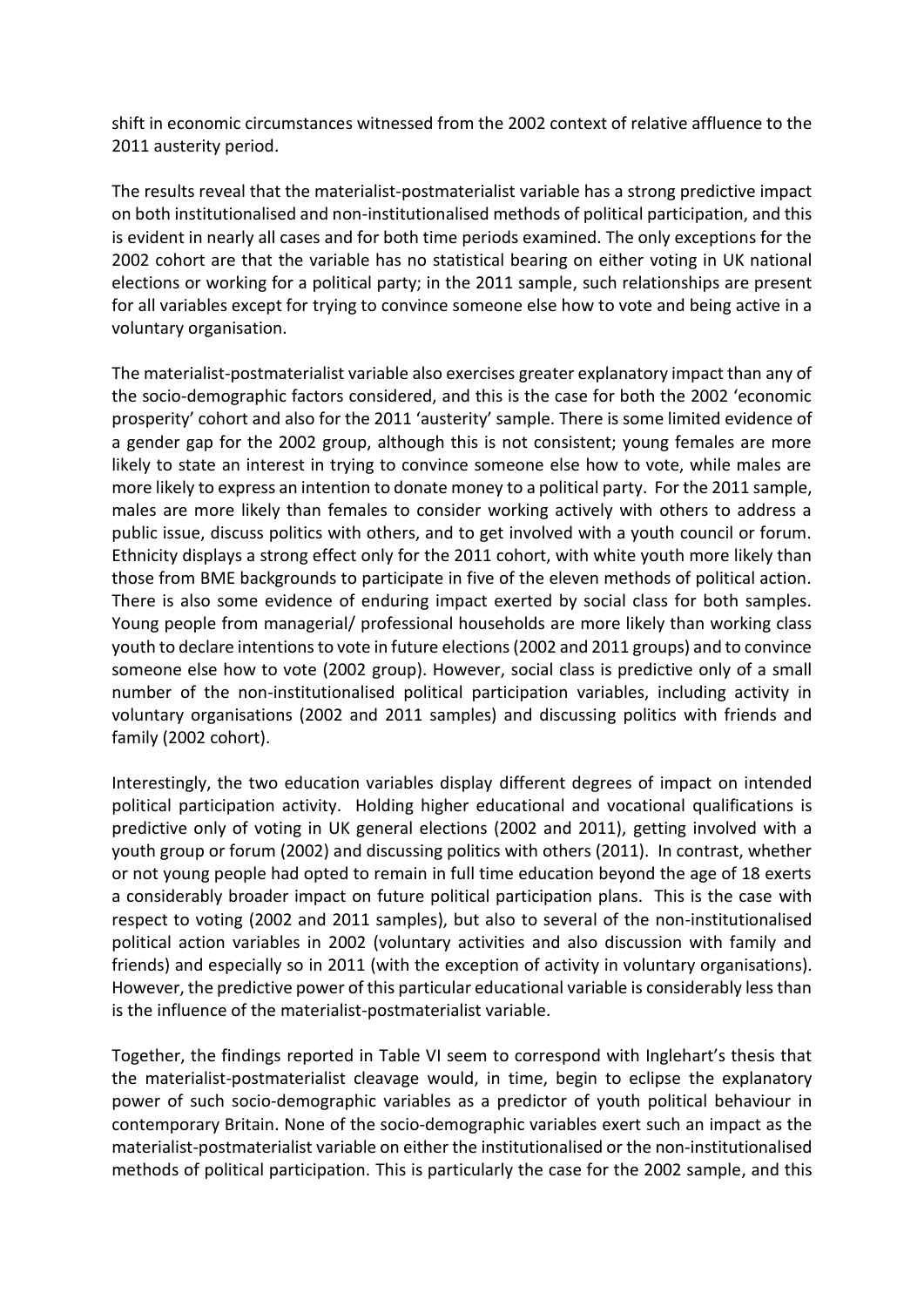fits the thesis that postmaterialism will be particularly evident during periods of relative economic prosperity. However, that the materialist-postmaterialist variable continues to exert at least as much power as any of the socio-demographic variables for the 2011 sample (when respondents were socialised during a period of relative economic austerity), contradicts Hypothesis 3. Nonetheless, it is also indicative of the enduring nature of postmaterialism, and therefore coincides with Inglehart's claim (2016) that postmaterialist values would continue to shape political behaviour even during periods of economic insecurity.

#### **Table VI about here**

#### **6. Conclusion**

The evidence presented in much political sociology points to a youth generation in contemporary Britain that is progressively withdrawing from formal democratic politics (Sloam 2014; Birch, Gottfried and Lodge 2013). This is particularly noticeable in terms of their lack of participation in institutionalised politics, and especially their absence from voting at elections since 2001. However, whether this pattern of electoral non-participation is indicative of a generalised political apathy amongst young people is open to debate. In particular, there is a considerable body of research suggesting that young people are positively rejecting formal electorally-oriented politics because they feel marginalised by the political class, and alienated from democratic institutions (Berry 2012; Henn and Oldfield 2016). Instead, British youth appear to be increasingly attracted to alternative modes of noninstitutionalised political action such as political consumerism, protests and direct action (Stolle, Hooghe and Micheletti 2005; Melo and Stockemer 2014). Such political actions are considered to be particularly efficacious and appealing to young people as they provide a style of politics that is accessible, flexible and participative (Furlong and Cartmel 2012); they also allow avoidance of the hierarchical approaches endemic in existing electoral politics and reflected in the practices of many mainstream political parties. Consequently, it is argued by some that such repertoires of political action seem to better fit the individualised life-styles of the contemporary youth generation and present greater transformative prospects for selfactualisation (Soler-i-Marti 2015).

The findings from this study reveal that today's youth generation in Britain is attracted to such non-institutionalised methods of political action. However, the pattern is not uniform. In line with Inglehart's thesis and with Hypothesis 1, young postmaterialists appear to be particularly critical of the way that democracy operates in this country, and are especially supportive of plans to reform the electoral system that are intended to reduce the hegemony of the traditional political parties and enhance the prospects of smaller competitor parties. They are also considerably more tolerant of extra-parliamentary protest actions and are more open to the value of pressure group activity and direct action than are their contemporaries.

The data also lend partial support to Hypothesis 2. Young people's support for, and intended future participation in, institutionalised and non-institutionalised forms of political participation reflects their materialist-postmaterialist value preferences. Young postmaterialists are certainly more inclined towards extra-parliamentary and noninstitutionalised political repertoires than are other young people, and the differences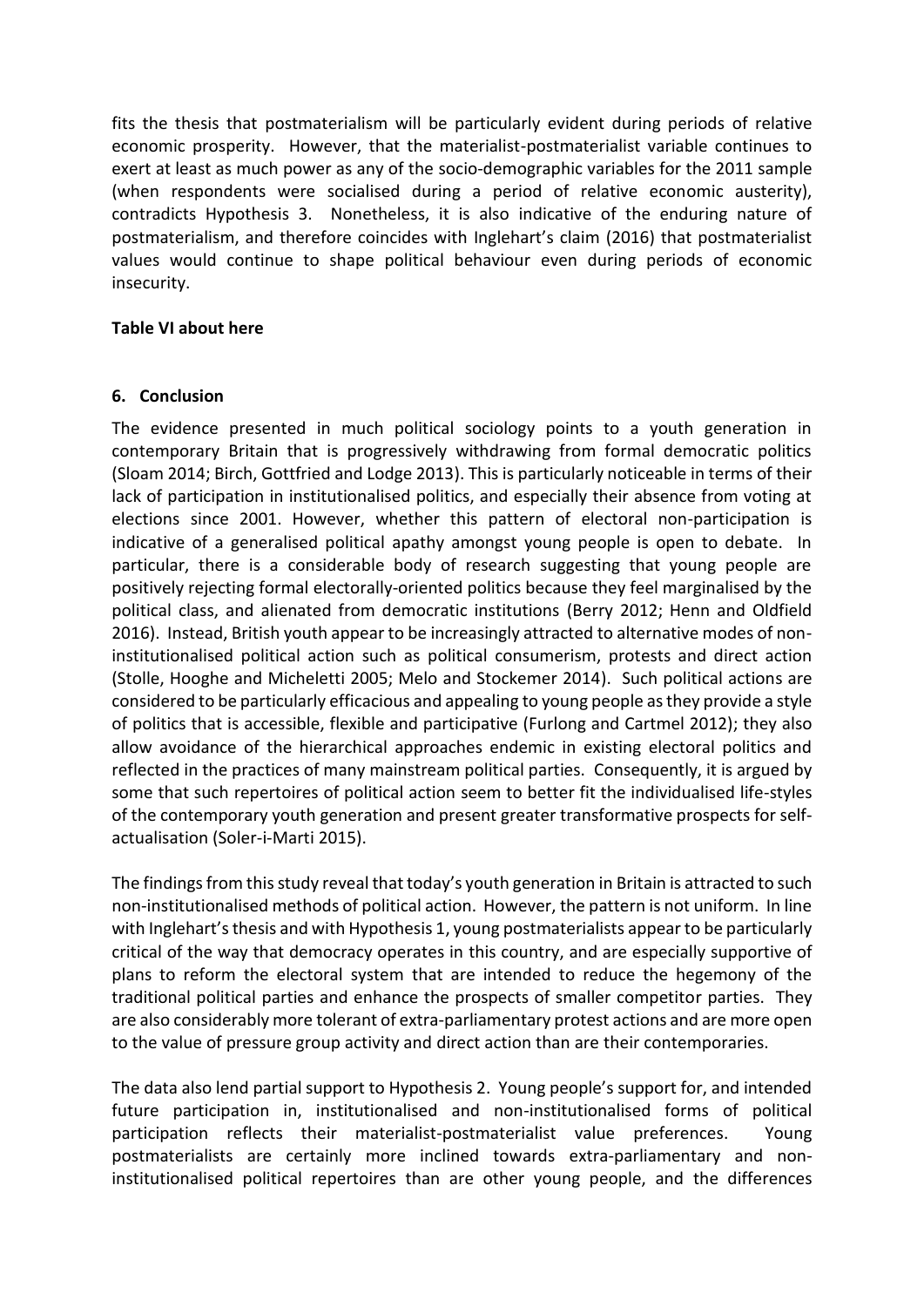between these groups are statistically significant. However, somewhat contrary to Inglehart's thesis, this same group of young postmaterialists are also noticeably *more* predisposed than their contemporaries to institutionalised political participation methods. The expectation from Hypothesis 2 is that this group of young citizens would reject such electorally-oriented methods as having little efficacy and self-actualisation potential; however, contrary to this notion, the evidence from this study indicates that young postmaterialists value such methods considerably more than do other young people. This is particularly interesting for the 2011 sample, especially so given that the programmes on offer from the main political parties represented broadly similar variants of austerity. However, this may reflect a particularly critical response from these young postmaterialists who are prepared in the future to partake in any form of political action – whether institutionalised or non-institutionalised – if such methods offer a means to challenge recent government austerity policies which have had a disproportionately negative impact on the British youth generation.

Interestingly, there is little evidence to support Hypothesis 3 that the relationship between materialist-postmaterialist value preferences and political participation orientations is contingent upon the prevailing economic conditions during pre-adult socialisation. The data indicate that postmaterialist values continue to endure as the economy transitions from a context of relative security to one of austerity following the onset of the current global recession. Although Hypothesis 3 is therefore not confirmed, these findings do suggest by implication that Inglehart's postmaterialist thesis has ongoing theoretical and explanatory value with respect to British youth in contemporary context, even under conditions of economic austerity. Moreover, the materialist-postmaterialist variable exerts considerably greater predictive power in structuring young people's patterns of political participation than do the socio-demographic variables considered as part of this study. Gender, ethnicity, social class, qualifications and educational trajectory each display an important bearing on political participation orientation, but the evidence presented reveals that in line with Hypothesis 4, materialist-postmaterialist value preferences exert significantly greater comparative impact on young people's political participation inclinations.

In conclusion, it would seem that alongside their deepening disconnection from mainstream democratic politics, young Britons are also becoming increasingly open to postmaterialist ideas and attracted to different forms of political action that allow them to pursue their aspirations for meaningful political change. This reflects the demand-side explanation for levels and patterns of political participation which is rooted in changing values and the emergence of a critical youth citizenry. Taken together, our findings suggest that Inglehart's postmaterialist thesis maintains importance and relevance in helping us to understand the dynamics of young people's political engagement and participation in contemporary Britain. This is the case even under existing economic austerity conditions which are usually theorised as less conducive for the transmission of postmaterialist values and political participation preferences.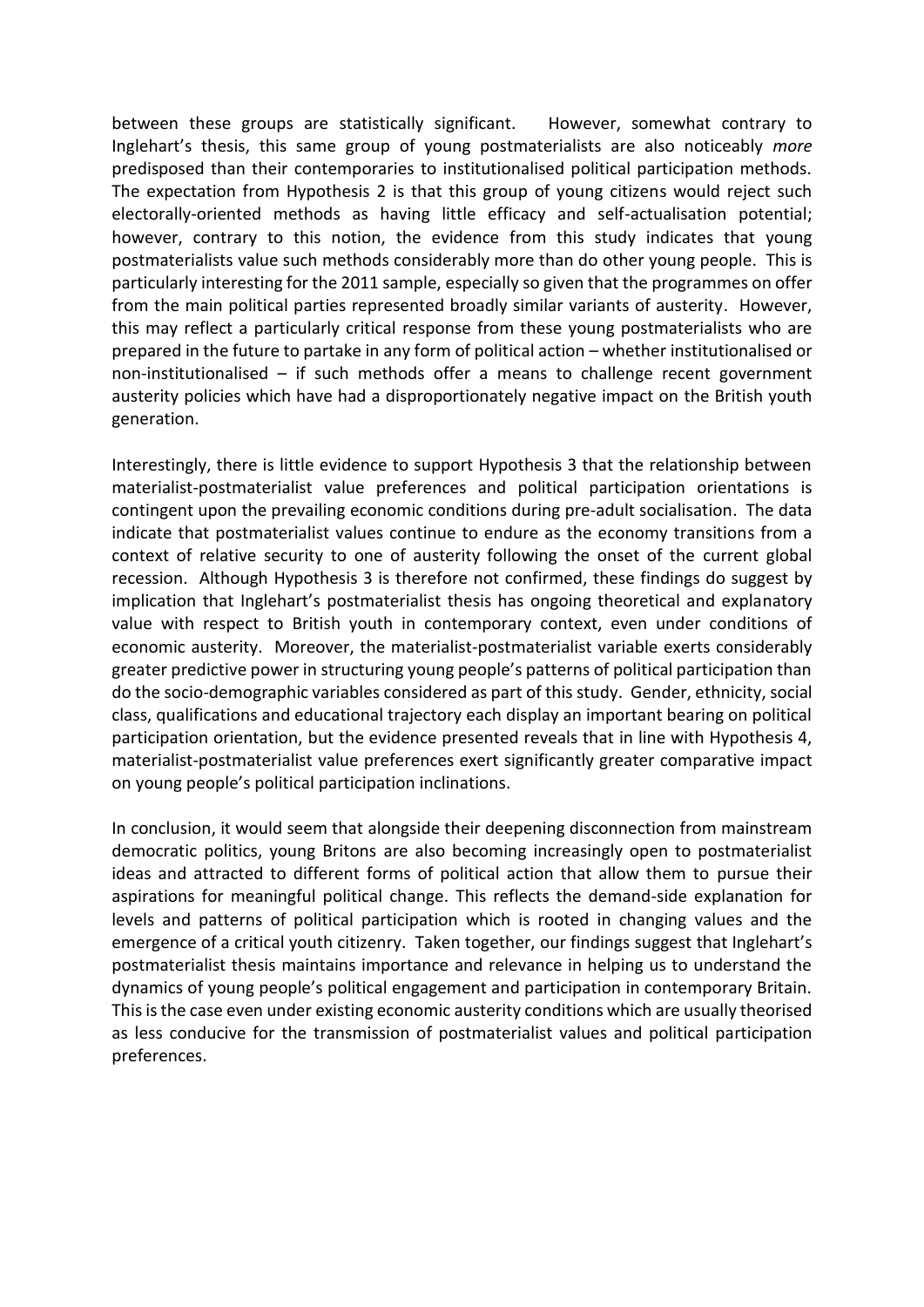Figure I: Mean likelihood of taking part in political action in the next few years (1 – 5 scale, where 1 means very unlikely and 5 means very **likely)**



\* Election-oriented institutionalised political participation variables

\*\* Alternative non-institutionalised political participation variables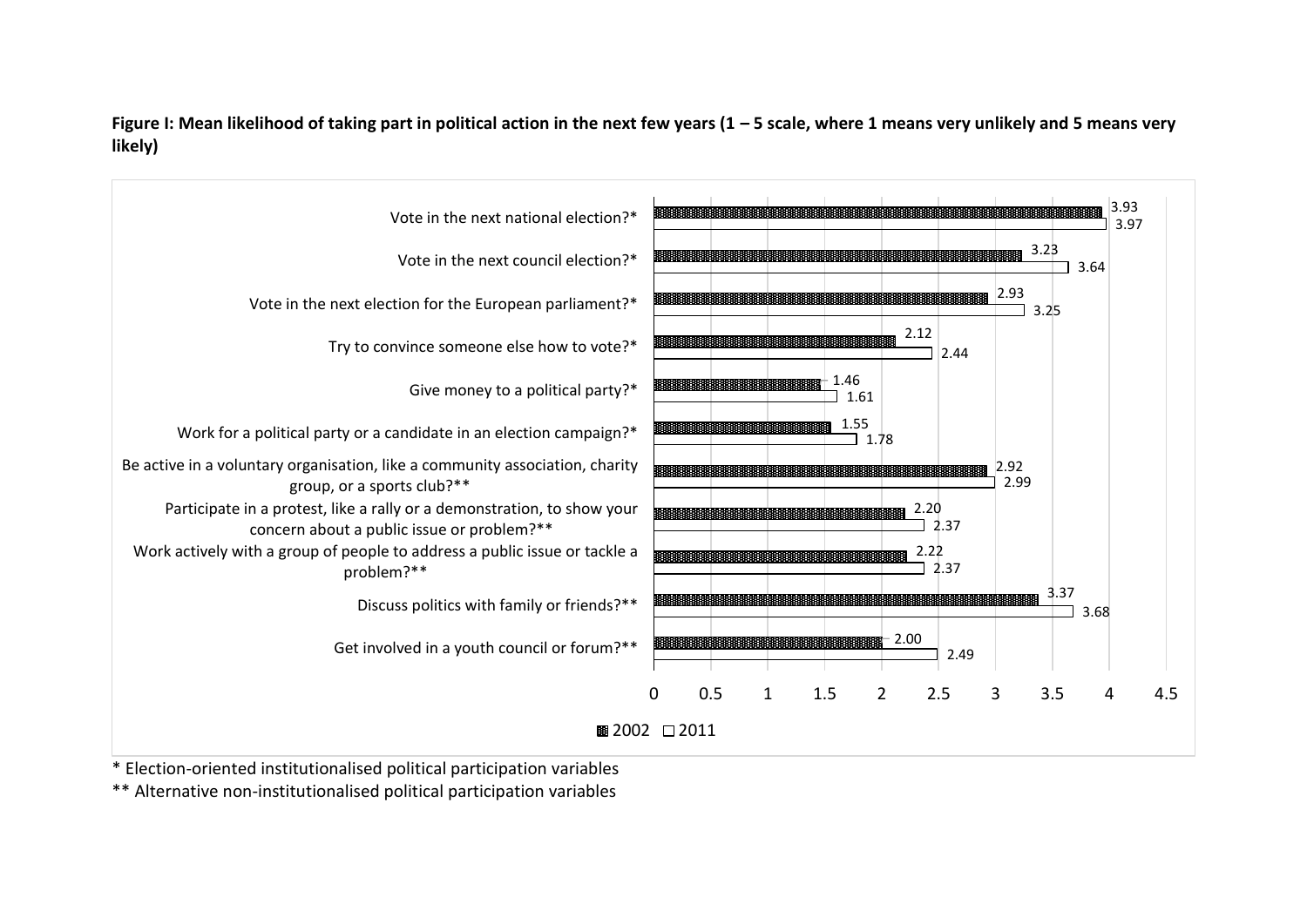**Table I: On the whole, are you satisfied or dissatisfied with the way that democracy works in this country?**

|      | Satisfaction with democracy in this country | Mean                            | <b>SD</b> |
|------|---------------------------------------------|---------------------------------|-----------|
| 2002 | <b>Materialist</b>                          | 2.52                            | .752      |
|      | Mixed                                       | 2.50                            | .653      |
|      | <b>Postmaterialist</b>                      | 2.63                            | .758      |
|      |                                             | $F(2,327) = .975, p = .378$     |           |
|      | <b>Materialist</b>                          | 2.29                            | .639      |
| 2011 | Mixed                                       | 2.42                            | .723      |
|      | <b>Postmaterialist</b>                      | 2.56                            | .740      |
|      |                                             | $F(2,835) = 5.927$ , $p = .003$ |           |

**Table II: Some people say that we should change the voting system to allow smaller political parties to get a fairer share of MP's. Others say that we should keep the voting system as it is to produce effective government. Which view comes closer to your own?**

|      | Perceptions of the voting system | <b>Materialist</b>           | <b>Mixed</b>      | Post<br>materialist |        |
|------|----------------------------------|------------------------------|-------------------|---------------------|--------|
|      | We should change the voting      | Per cent                     | 22.9              | 33.6                | 44.6   |
| 2002 | system                           | <b>Standardised Residual</b> | $-1.6$            | $-.2$               | 1.8    |
|      | We should keep the voting        | Per cent                     | 45.7              | 37.1                | 28.7   |
|      | system as it is                  | Standardised Residual        | 1.3               | $\cdot$ .2          | $-1.3$ |
|      | It would make no difference      | Per cent                     | 31.4              | 29.3                | 26.7   |
|      |                                  | Standardised Residual        | $\cdot$           | $\cdot$ 1           | $-.4$  |
|      |                                  | $N = 478$ ,                  | $\chi^2$ = 9.476, | $p = .050$          |        |
|      | We should change the voting      | Per cent                     | 23.8              | 36.7                | 59.1   |
|      | system                           | <b>Standardised Residual</b> | $-2.8$            | $\cdot$ .2          | 3.6    |
| 2011 | We should keep the voting        | Per cent                     | 46.1              | 39.9                | 29.5   |
|      | system as it is                  | Standardised Residual        | 1.3               | $-.1$               | $-1.6$ |
|      | It would make no difference      | Per cent                     | 30.1              | 23.4                | 11.4   |
|      |                                  | <b>Standardised Residual</b> | 1.8               | $-.1$               | $-2.4$ |
|      |                                  | $N = 725$ ,                  | $x^2 = 34.140$ ,  | $p = .001$          |        |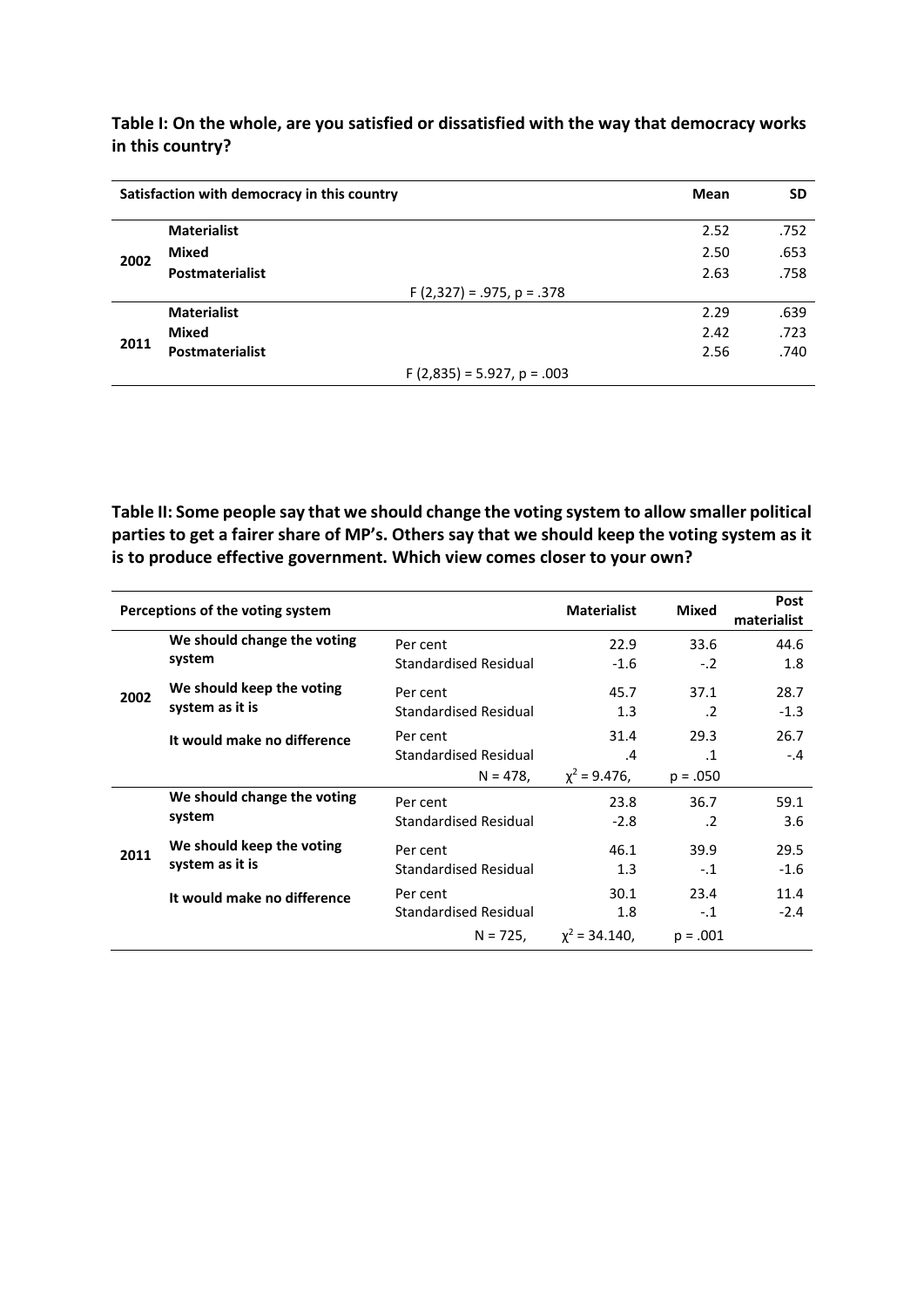|            | Being involved with groups like Greenpeace is a better way to influence<br>government than being active in a party  |                                  | <b>SD</b> |
|------------|---------------------------------------------------------------------------------------------------------------------|----------------------------------|-----------|
|            | <b>Materialist</b>                                                                                                  | 2.59                             | .948      |
|            | <b>Mixed</b>                                                                                                        | 2.37                             | .784      |
| 2002       | Postmaterialist                                                                                                     | 2.27                             | .790      |
|            |                                                                                                                     | $F(2,327) = 1.970, p = .141$     |           |
|            | <b>Materialist</b>                                                                                                  | 2.71                             | .770      |
|            | <b>Mixed</b>                                                                                                        | 2.70                             | .922      |
| 2011       | Postmaterialist                                                                                                     | 2.40                             | .980      |
|            |                                                                                                                     | $F(2,904) = 5.974$ , $p = .003$  |           |
|            |                                                                                                                     |                                  |           |
|            | Being involved with direct action groups is a better way to influence<br>government than being active in a party ** | <b>Mean</b>                      | <b>SD</b> |
|            | <b>Materialist</b>                                                                                                  | 2.67                             | .712      |
|            | <b>Mixed</b>                                                                                                        | 2.59                             | .776      |
| 2011       | <b>Postmaterialist</b>                                                                                              | 2.32                             | .879      |
|            |                                                                                                                     | $F(2,896) = 8.537, p < .001$     |           |
|            | People should be allowed to organise public meetings in protest against the                                         |                                  |           |
| government |                                                                                                                     | <b>Mean</b>                      | <b>SD</b> |
|            | <b>Materialist</b>                                                                                                  | 1.95                             | .649      |
|            | <b>Mixed</b>                                                                                                        | 1.85                             | .618      |
| 2002       | Postmaterialist                                                                                                     | 1.62                             | .589      |
|            |                                                                                                                     | $F(2,468) = 7.387, p = .001$     |           |
|            | <b>Materialist</b>                                                                                                  | 1.94                             | .636      |
|            | <b>Mixed</b>                                                                                                        | 1.76                             | .620      |
| 2011       | <b>Postmaterialist</b>                                                                                              | 1.48                             | .552      |
|            |                                                                                                                     | $F(2,750) = 20.087$ , $p < .001$ |           |

# **Table III: Views on non-institutionalised and extra-parliamentary forms of political action\***

\* Low mean scores indicate high support

\*\* Question not asked in the 2002 study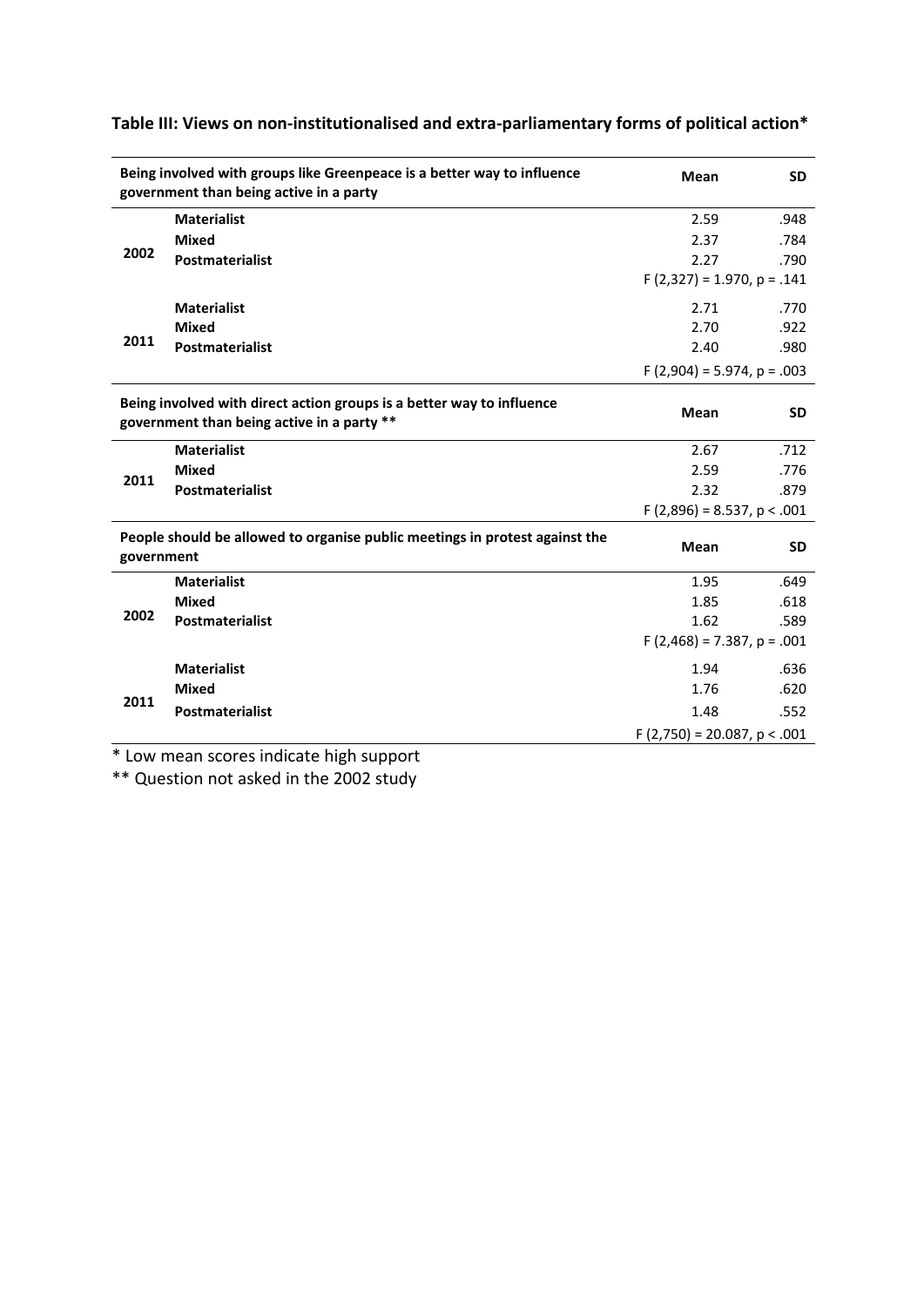| How likely is it that you will                  |                 | 2002                            | 2002                            | 2011 | 2011                            |  |  |
|-------------------------------------------------|-----------------|---------------------------------|---------------------------------|------|---------------------------------|--|--|
|                                                 |                 | Mean                            | <b>SD</b>                       | Mean | <b>SD</b>                       |  |  |
|                                                 | Materialist     | 3.91                            | 1.33                            | 3.92 | 1.35                            |  |  |
| Vote in the next UK General Election?*          | Mixed           | 3.98                            | 1.27                            | 4.10 | 1.23                            |  |  |
|                                                 | Postmaterialist | 4.18                            | 1.24                            | 4.24 | 1.22                            |  |  |
|                                                 |                 | $F(2,599) = 1.495, p = .225$    |                                 |      | $F(2,858) = 2.858, p = .058$    |  |  |
|                                                 | Materialist     | 3.03                            | 1.43                            | 3.66 | 1.43                            |  |  |
| Vote in the next local council election?*       | Mixed           | 3.23                            | 1.41                            | 3.74 | 1.35                            |  |  |
|                                                 | Postmaterialist | 3.62                            | 1.30                            | 3.94 | 1.35                            |  |  |
|                                                 |                 | $F(2,594) = 5.351, p = .005$    |                                 |      | $F(2,845) = 1.490, p = .226$    |  |  |
|                                                 | Materialist     | 2.72                            | 1.37                            | 3.26 | 1.44                            |  |  |
| Vote in the next election for the European      | Mixed           | 2.91                            | 1.37                            | 3.32 | 1.42                            |  |  |
| Parliament?*                                    | Postmaterialist | 3.33                            | 1.41                            | 3.69 | 1.41                            |  |  |
|                                                 |                 | $F(2,581) = 6.054$ , $p = .002$ |                                 |      | $F(2,830) = 3.276$ , $p = .038$ |  |  |
|                                                 | Materialist     | 1.97                            | 1.22                            | 2.41 | 1.29                            |  |  |
| Try to convince someone else how to vote?*      | Mixed           | 2.09                            | 1.31                            | 2.44 | 1.38                            |  |  |
|                                                 | Postmaterialist | 2.38                            | 1.47                            | 2.81 | 1.30                            |  |  |
|                                                 |                 | $F(2,597) = 3.139$ , $p = .044$ | $F(2,858) = 3.734$ , $p = .024$ |      |                                 |  |  |
|                                                 | Materialist     | 1.30                            | .78                             | 1.55 | .94                             |  |  |
| Give money to a political party?*               | Mixed           | 1.46                            | .91                             | 1.56 | .98                             |  |  |
|                                                 | Postmaterialist | 1.57                            | 1.00                            | 1.90 | 1.21                            |  |  |
|                                                 |                 | $F(2,599) = 2.443$ , $p = .088$ |                                 |      | $F(2,864) = 5.447$ , p = .004   |  |  |
|                                                 | Materialist     | 1.41                            | .78                             | 1.75 | 1.04                            |  |  |
| Work for a political party or a candidate in an | Mixed           | 1.53                            | 1.03                            | 1.78 | 1.08                            |  |  |
| election campaign?*                             | Postmaterialist | 1.64                            | 1.08                            | 2.19 | 1.25                            |  |  |
|                                                 |                 | $F(2,591) = 1.510, p = .222$    |                                 |      | $F(2,856) = 6.633, p = .001$    |  |  |
|                                                 |                 |                                 |                                 |      |                                 |  |  |
| Be active in a voluntary organisation, like a   | Materialist     | 2.51                            | 1.41                            | 2.94 | 1.31                            |  |  |
| community association, charity group, or a      | Mixed           | 2.96                            | 1.37                            | 2.99 | 1.39                            |  |  |
| sports club?**                                  | Postmaterialist | 3.28                            | 1.31                            | 3.29 | 1.23                            |  |  |
|                                                 | Materialist     | $F(2,597) = 8.060, p < .001$    | 1.02                            |      | $F(2,851) = 2.504, p = .082$    |  |  |
|                                                 |                 | 1.72                            |                                 | 2.17 | 1.12                            |  |  |
|                                                 | Mixed           | 2.19                            | 1.18                            | 2.37 | 1.26                            |  |  |

Table IV: Mean likelihood of taking part in political actions in the next few years for postmaterialists, materialists and mixed groups (1 - 5 **scale, where 1 means very unlikely and 5 means very likely)**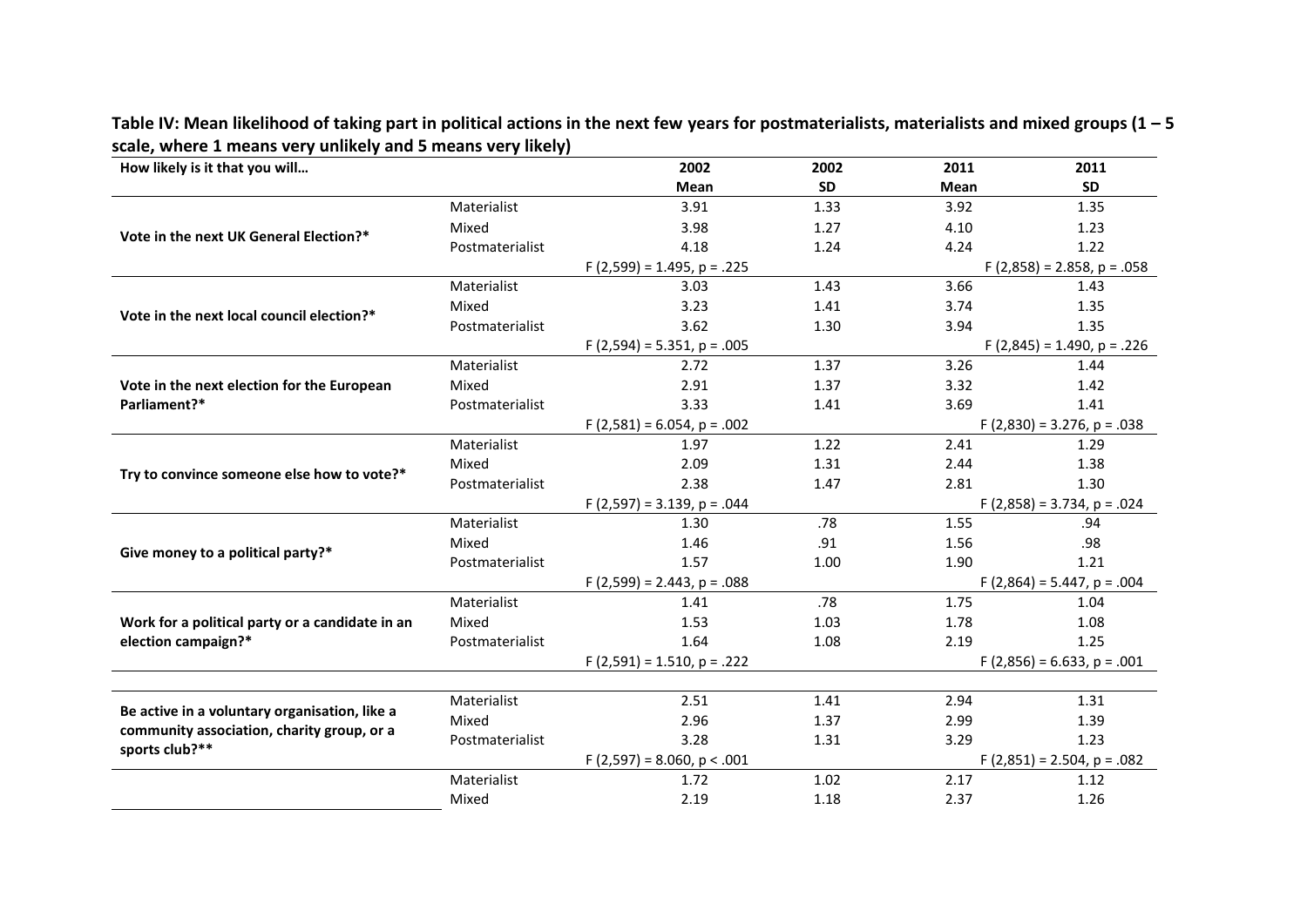| Participate in a protest, like a rally or a                               | Postmaterialist                 | 2.64                          | 1.31 | 3.00                          | 1.28                            |  |  |
|---------------------------------------------------------------------------|---------------------------------|-------------------------------|------|-------------------------------|---------------------------------|--|--|
| demonstration, to show your concern about a<br>public issue or problem?** | $F(2,596) = 15.658$ , p < .001  |                               |      |                               | $F(2,850) = 16.746$ , p < .001  |  |  |
|                                                                           | Materialist                     | 1.84                          | 1.00 | 2.19                          | 1.08                            |  |  |
| Work actively with a group of people to address                           | Mixed                           | 2.22                          | 1.14 | 2.36                          | 1.12                            |  |  |
| a public issue or tackle a problem?**                                     | Postmaterialist                 | 2.60                          | 1.13 | 2.78                          | 1.16                            |  |  |
|                                                                           |                                 | $F(2,598) = 12.215, p < .001$ |      | $F(2,835) = 9.819$ , p < .001 |                                 |  |  |
|                                                                           | Materialist                     | 3.03                          | 1.36 | 3.60                          | 1.23                            |  |  |
| Discuss politics with family or friends?**                                | Mixed                           | 3.37                          | 1.45 | 3.70                          | 1.27                            |  |  |
|                                                                           | Postmaterialist                 | 3.78                          | 1.28 | 4.10                          | 1.17                            |  |  |
|                                                                           | $F(2,594) = 7.669$ , $p = .001$ |                               |      |                               | $F(2,870) = 6.252$ , $p = .002$ |  |  |
|                                                                           | Materialist                     | 1.78                          | 1.03 | 2.35                          | 1.14                            |  |  |
|                                                                           | Mixed                           | 1.96                          | 1.13 | 2.47                          | 1.25                            |  |  |
| Get involved in a youth council or forum?**                               | Postmaterialist                 | 2.31                          | 1.21 | 3.03                          | 1.24                            |  |  |
|                                                                           |                                 | $F(2,598) = 6.635, p = .001$  |      |                               | $F(2,855) = 11.680, p < .001$   |  |  |

\* Election-oriented institutionalised political participation variables

\*\* Alternative non-institutionalised political participation variables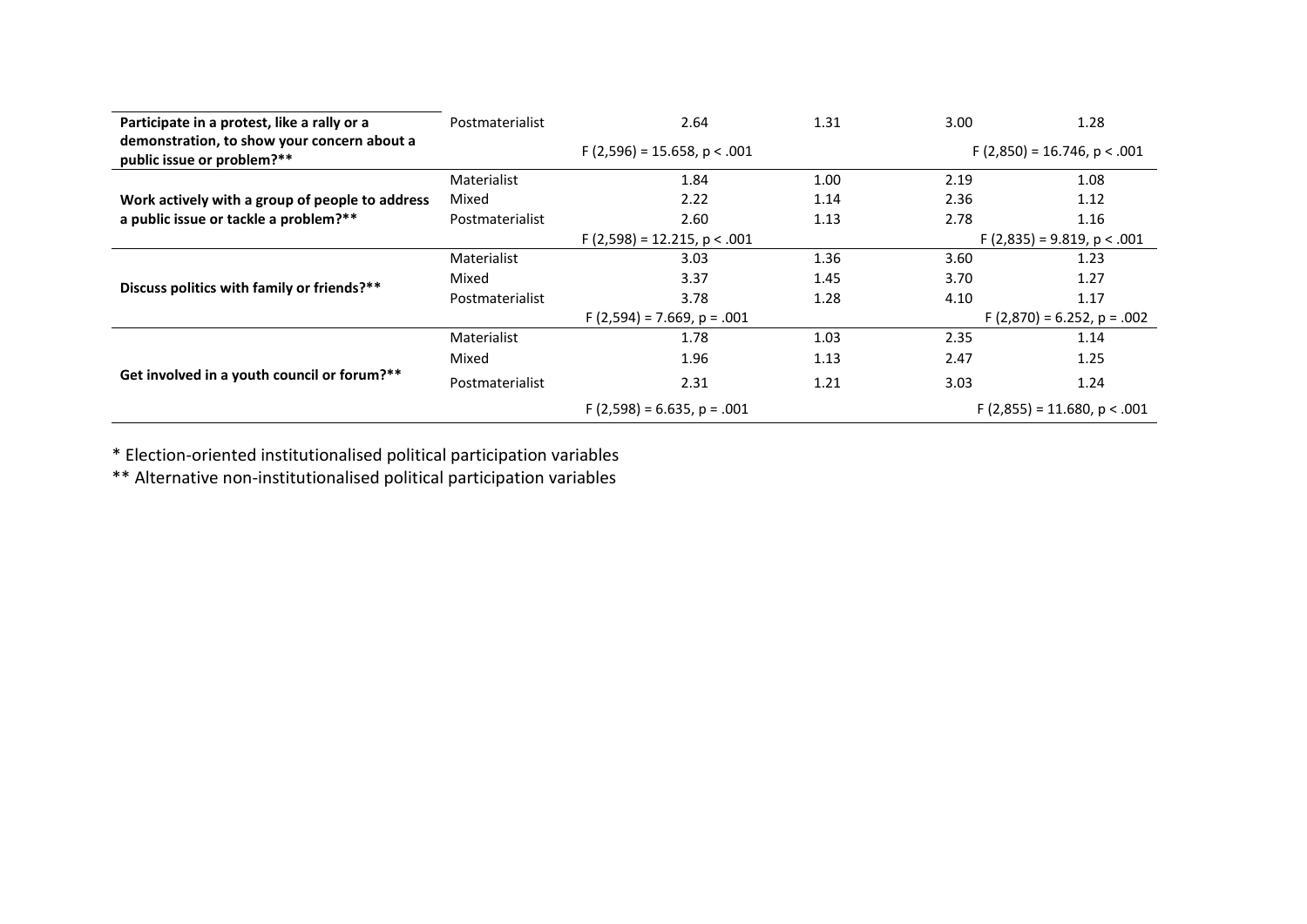**Table V: Impact of economic conditions on the mean likelihood of taking part in political actions in the next few years for postmaterialists and materialists (1 – 5 scale, where 1 means very unlikely and 5 means very likely)**

|                                                           | 2002                                                  |                          | 2011                                                  |                          |      |      |
|-----------------------------------------------------------|-------------------------------------------------------|--------------------------|-------------------------------------------------------|--------------------------|------|------|
|                                                           | Mean<br>materialist-<br>postmaterialist<br>difference | <b>Standard</b><br>Error | Mean<br>materialist-<br>postmaterialist<br>difference | <b>Standard</b><br>Error | F    | P    |
| Institutionalised forms of<br>political participation     | $-412$                                                | .117                     | $-429$                                                | .102                     | .012 | .912 |
| Non-institutionalised forms of<br>political participation | $-.740$                                               | .120                     | $-637$                                                | .098                     | .433 | .511 |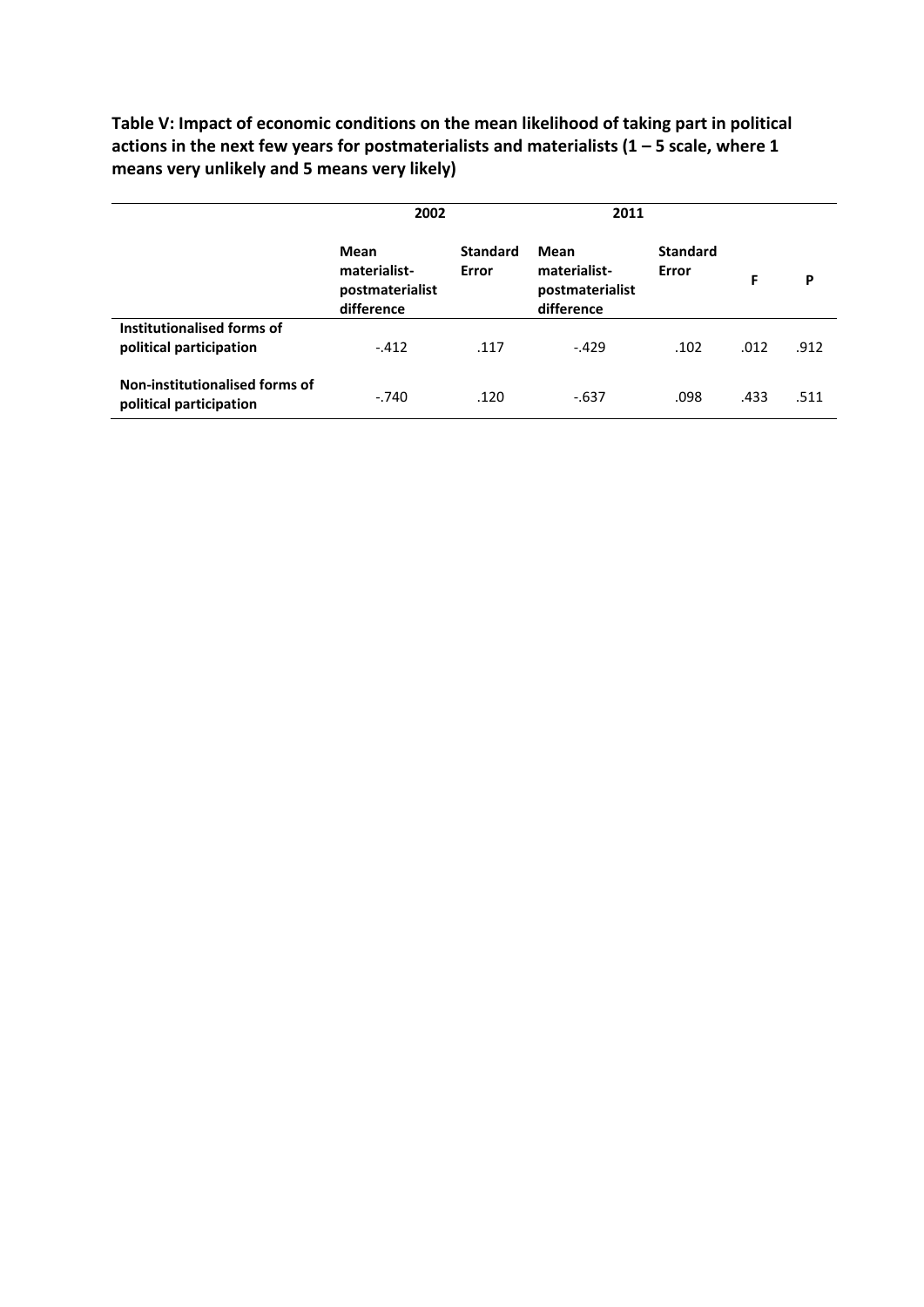# **Table VI: Postmaterialism, socio-demographic background and political participation under economic prosperity (2002) and austerity (2011) conditions**

|                              |                                   |          | 2002        |      |          | 2011        |      |
|------------------------------|-----------------------------------|----------|-------------|------|----------|-------------|------|
| <b>Dependent</b><br>Variable | <b>Independent variables</b>      | В        | <b>Beta</b> | P    | B        | <b>Beta</b> | P    |
| Vote in the UK               | Materialism/Postmaterialism       | .113     | .053        | .238 | .176     | .084        | .011 |
| General                      | Gender                            | $-121$   | $-.047$     | .290 | .032     | .012        | .709 |
| Election                     | Ethnicity                         | .083     | .012        | .786 | $-0.056$ | $-0.014$    | .663 |
|                              | Qualifications                    | $-533$   | $-.093$     | .039 | $-.190$  | $-.071$     | .033 |
|                              | Time spent in full-time education | .258     | .099        | .032 | .543     | .194        | .000 |
|                              | Social class                      | .238     | .095        | .037 | .221     | .086        | .010 |
| Vote in next                 | Materialism/Postmaterialism       | .265     | .113        | .014 | .159     | .069        | .041 |
| local council                | Gender                            | .079     | .028        | .533 | $-.035$  | $-.012$     | .711 |
| election                     | Ethnicity                         | .278     | .037        | .415 | .194     | .045        | .178 |
|                              | Qualifications                    | $-0.353$ | $-0.056$    | .218 | $-.142$  | $-0.048$    | .156 |
|                              | Time spent in full-time education | .200     | .069        | .135 | .421     | .136        | .000 |
|                              | Social class                      | .005     | .002        | .969 | .188     | .066        | .050 |
| Vote in                      | Materialism/Postmaterialism       | .325     | .138        | .002 | .176     | .071        | .036 |
| European                     | Gender                            | .061     | .022        | .626 | $-.109$  | $-0.036$    | .290 |
| Parliament                   | Ethnicity                         | .366     | .048        | .274 | .009     | .002        | .954 |
| election                     | Qualifications                    | $-.431$  | $-0.67$     | .134 | $-.107$  | $-0.034$    | .321 |
|                              | Time spent in full-time education | .340     | .117        | .011 | .502     | .150        | .000 |
|                              | Social class                      | .329     | .118        | .009 | .032     | .010        | .762 |
| Convince                     | Materialism/Postmaterialism       | .255     | .112        | .013 | .138     | .057        | .094 |
| someone how                  | Gender                            | $-.254$  | $-0.093$    | .037 | .023     | .008        | .820 |
| to vote                      | Ethnicity                         | .204     | .028        | .531 | .282     | .063        | .065 |
|                              | Qualifications                    | $-494$   | $-.081$     | .071 | .084     | .027        | .426 |
|                              | Time spent in full-time education | .085     | .031        | .505 | .216     | .066        | .055 |
|                              | Social class                      | .281     | .105        | .021 | .085     | .029        | .403 |
| Give money to                | Materialism/Postmaterialism       | .153     | .101        | .026 | .178     | .086        | .011 |
| a political party            | Gender                            | .168     | .092        | .041 | .064     | .025        | .460 |
|                              | Ethnicity                         | $-.090$  | $-.018$     | .681 | .296     | .078        | .022 |
|                              | Qualifications                    | $-.108$  | $-.027$     | .558 | .010     | .004        | .912 |
|                              | Time spent in full-time education | .098     | .053        | .254 | .021     | .008        | .823 |
|                              | Social class                      | $-0.054$ | $-.030$     | .514 | $-.120$  | $-.047$     | .165 |
| Work for a                   | Materialism/Postmaterialism       | .106     | .063        | .173 | .245     | .110        | .001 |
| political party              | Gender                            | .011     | .005        | .905 | $-.061$  | $-0.023$    | .507 |
|                              | Ethnicity                         | $-0.195$ | $-0.036$    | .431 | .308     | .075        | .027 |
|                              | Qualifications                    | $-.194$  | $-.043$     | .351 | $-.113$  | $-.040$     | .241 |
|                              | Time spent in full-time education | .042     | .020        | .670 | $-0.89$  | $-0.030$    | .388 |
|                              | Social class                      | .057     | .028        | .541 | $-.163$  | $-0.060$    | .080 |
| Be active in a               | Materialism/Postmaterialism       | .401     | .171        | .000 | .117     | .049        | .151 |
| voluntary                    | Gender                            | .018     | .007        | .880 | .152     | .052        | .128 |
| organisation                 | Ethnicity                         | .322     | .043        | .327 | .067     | .015        | .656 |
|                              | Qualifications                    | $-.176$  | $-.028$     | .523 | .048     | .016        | .644 |
|                              | Time spent in full-time education | .378     | .132        | .003 | .124     | .039        | .263 |
|                              | Social class                      | .360     | .131        | .003 | .221     | .075        | .028 |
| Participate in a             | Materialism/Postmaterialism       | .465     | .226        | .000 | .437     | .185        | .000 |
| protest                      | Gender                            | .076     | .031        | .484 | .072     | .025        | .453 |
|                              | Ethnicity                         | .421     | .064        | .147 | .383     | .088        | .009 |
|                              | Qualifications                    | .126     | .023        | .604 | .002     | .001        | .986 |
|                              | Time spent in full-time education | .173     | .069        | .128 | .316     | .100        | .003 |
|                              | Social class                      | .209     | .086        | .054 | $-069$   | $-0.024$    | .480 |
|                              | Materialism/Postmaterialism       | .424     | .226        | .000 | .244     | .106        | .002 |
|                              | Gender                            | .152     | .068        | .126 | .228     | .081        | .016 |
|                              |                                   |          |             |      |          |             |      |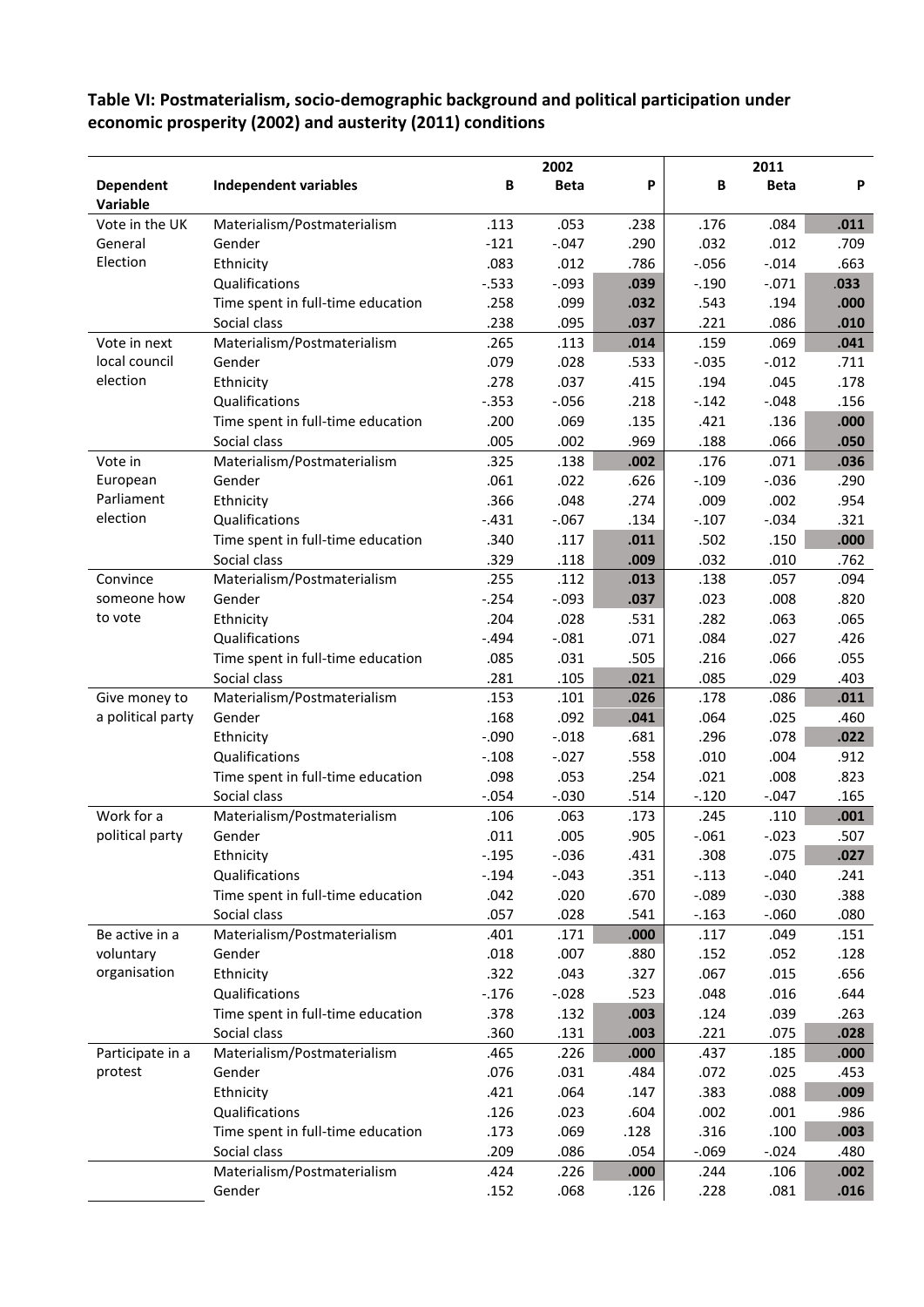|                              | Ethnicity                         | $-.147$ | $-.024$ | .591  | .508     | .119     | .000 |
|------------------------------|-----------------------------------|---------|---------|-------|----------|----------|------|
| Work actively                | Qualifications                    | .022    | .004    | .921  | $-0.038$ | $-.013$  | .703 |
| to address a<br>public issue | Time spent in full-time education | .127    | .055    | .225  | .255     | .082     | .016 |
|                              | Social class                      | .077    | .035    | .438  | .033     | .012     | .728 |
| Discuss politics             | Materialism/Postmaterialism       | .359    | .150    | .001  | .213     | .101     | .003 |
| with family or               | Gender                            | $-.092$ | $-.032$ | .464  | .220     | .086     | .011 |
| friends                      | Ethnicity                         | .567    | .074    | .092  | $-.192$  | $-.050$  | .140 |
|                              | Qualifications                    | .287    | .045    | .309  | $-.229$  | $-0.085$ | .011 |
|                              | Time spent in full-time education | .339    | .116    | .010  | .227     | .081     | .018 |
|                              | Social class                      | .494    | .175    | .000. | .104     | .040     | .232 |
| Get involved                 | Materialism/Postmaterialism       | .295    | .155    | .001  | .296     | .129     | .000 |
| with a youth                 | Gender                            | .063    | .028    | .535  | .262     | .093     | .005 |
| council or                   | Ethnicity                         | .395    | .062    | .159  | .599     | .141     | .000 |
| forum                        | Qualifications                    | $-465$  | $-.091$ | .043  | $-.108$  | $-.037$  | .270 |
|                              | Time spent in full-time education | .133    | .057    | .213  | .241     | .078     | .021 |
|                              | Social class                      | .118    | .053    | .244  | $-.095$  | $-.033$  | .317 |

Note: Highlighted figures are statistically significant (p < 0.05)

#### **Notes**

1

<sup>i</sup> Details withheld to maintain the anonymity of the author during the peer review process.

ii It should be noted that following Inglehart's expectations, we would expect the political participation preferences of the 'mixed' group to sit between the 'materialist' and the 'postmaterialist' groups. This is so in all cases except for Table I year 2002, where the order is mixed, materialist and then postmaterialist.

iii This question was not asked in the 2002 study.

#### **Bibliography**

**Barnes, S. H., Kaase, M. et al.** 1979 *Political Action: Mass Participation in Five Western Democracies*, Sage: Beverly Hills, CA.

**Bastedo, H.** 2015 'Not "One of Us": Understanding How Non-Engaged Youth Feel About Politics and Political Leadership', *Journal of Youth Studies* 18(5): 649-665.

**Bauman, Z.** 1999 *In Search of Politics*, Cambridge: Polity Press.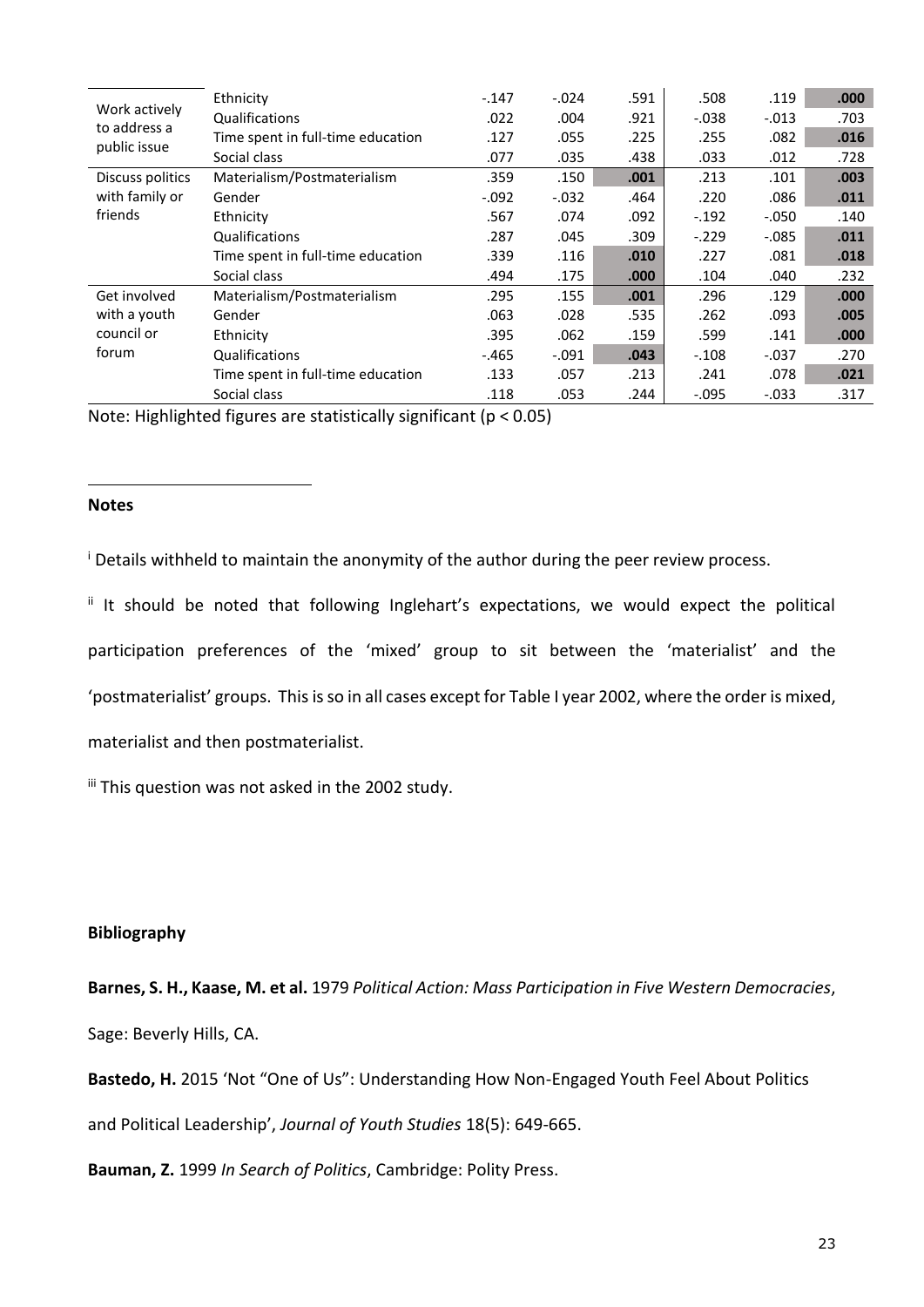**Beck, U.** 1992 *Risk Society: Towards a New Modernity*, Sage: London.

1

**Beck, U. and Beck-Gernsheim, E.** 2002 *Individualization: Institutionalised Individualism and its Social and Political Consequences*, London: Sage.

**Bentley, T., Oakley, K., Gibson, S. and Kilgour, K.** 1999 *The Real Deal: What Young People Really Think About Government, Politics and Social Exclusion*, DEMOS: London.

**Berry, C.** 2012 'The Rise of Gerontocracy: Addressing the Intergenerational Democratic Deficit',

*Intergenerational Foundation* [http://www.if.org.uk/wp-](http://www.if.org.uk/wp-content/uploads/2012/04/IF_Democratic_Deficit_final.pdf)

[content/uploads/2012/04/IF\\_Democratic\\_Deficit\\_final.pdf](http://www.if.org.uk/wp-content/uploads/2012/04/IF_Democratic_Deficit_final.pdf) [Accessed 21 February 2017].

**Birch, S., Gottfried, G. and Lodge G.** 2013 *Divided Democracy: Political Inequality in the UK and Why It Matters*, Institute of Public Policy Research: London.

**Brym, R.** 2016 'After Postmaterialism: An Essay on China, Russia and the United States', *Canadian Journal of Sociology* 41(2): 195-211.

**Busse, B., Hashem-Wangler. A. and Tholen, J.** 2015 'Two Worlds of Participation: Young People and Politics in Germany', *The Sociological Review* 63(S2): 118-140.

**Cameron, S. M.** 2013 'Postmaterialism in Times of Crisis', paper presented at the *European Consortium for Political Research General Conference*, Bordeaux.

**Copeland, L.** 2014 'Value Change and Political Action: Postmaterialism, Political Consumerism and Political Participation', *American Politics Research* 42(2): 257-282.

**Dar, A.** 2013 'Elections: Turnout', *House of Commons Library*

<http://www.parliament.uk/briefing-papers/SN01467.pdf> [Accessed 11 August 2016].

**Della Porta, D.** 2006 *Social Movements*. 2nd ed., Malden (MA): Blackwell.

Farthing, R. 2010 'The Politics of Youthful Antipolitics: Representing the "Issue" of Youth Participation in Politics', *Journal of Youth Studies* 13(2): 181–195.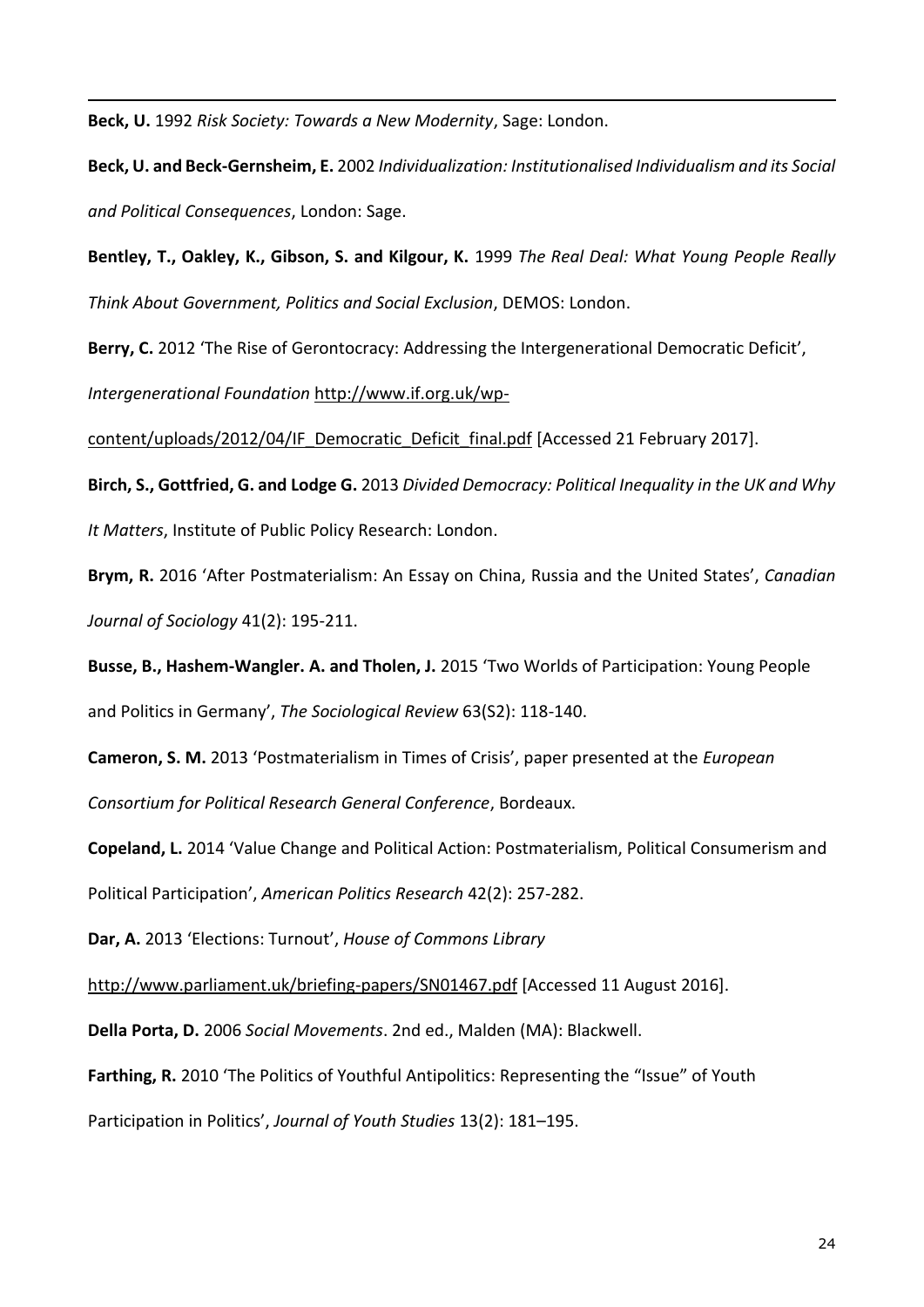**Flanagan, C., Finlay, A., Gallay, L. and Kim, T.** 2012 'Political Incorporation and the Protracted Transition to Adulthood: The Need for New Institutional Inventions', *Parliamentary Affairs* 65(1): 29-46.

**Fox, S.** 2016 'The Campaigns Are Having an Effect – And it's Bad News for Bremainers', [http://blogs.cardiff.ac.uk/wiserd/2016/05/13/the-campaigns-are-having-an-effect-and-its-bad](http://blogs.cardiff.ac.uk/wiserd/2016/06/27/young-people-and-the-eu-referendum-5-key-lessons-from-polling-day/)[news-for-bremainers/](http://blogs.cardiff.ac.uk/wiserd/2016/06/27/young-people-and-the-eu-referendum-5-key-lessons-from-polling-day/) [Accessed 21 February 2017].

**Furlong, A. and Cartmel, F.** 2012 'Social Change and Political Engagement Among Young People: Generation and the 2009/2010 British Election Survey', *Parliamentary Affairs* 65(1): 13-28.

**Giddens, A.** 1991 *Modernity and Self-Identity: Self and Society in the Late Modern Age*, Polity Press: Cambridge.

**Grasso, M. T.** 2014 'Age, Period and Cohort Analysis in a Comparative Context: Political

Generations and Political Participation Repertoires in Western Europe', *Electoral Studies* 33(1): 63- 76.

**Grimm, R. and Pilkington, H.** 2015 '"Loud and Proud": Youth and the Politics of Silencing', *The Sociological Review* 63(S2): 206-230.

**Halvorsen, S.** [2012 'Beyond the Network? Occupy London and the Gl](http://www.tandfonline.com/doi/full/10.1080/14742837.2012.708835)obal Movement', *Social Movement Studies: Journal of Social, Cultural and Political Protest* 11(3-4): 427-433.

**Hansard Society** 2016 'Audit of Political Engagement 13: The 2016 Report', *Hansard Society*

[https://www.hansardsociety.org.uk/publications/audit-of-political-engagement-13-the-2016-](https://www.hansardsociety.org.uk/publications/audit-of-political-engagement-13-the-2016-report)

[report](https://www.hansardsociety.org.uk/publications/audit-of-political-engagement-13-the-2016-report) [Accessed 21 February 2017].

1

**Hay, C.** (2007). *Why We Hate Politics*, Polity Press: Cambridge.

**Heath, A., Fisher, S., Sanders, D. and Sobolewska, M.** 2011 'Ethnic Heterogeneity in the Social Bases of Voting at the 2010 British General Election', *Journal of Elections, Public Opinion and Parties* 21(2): 255-277.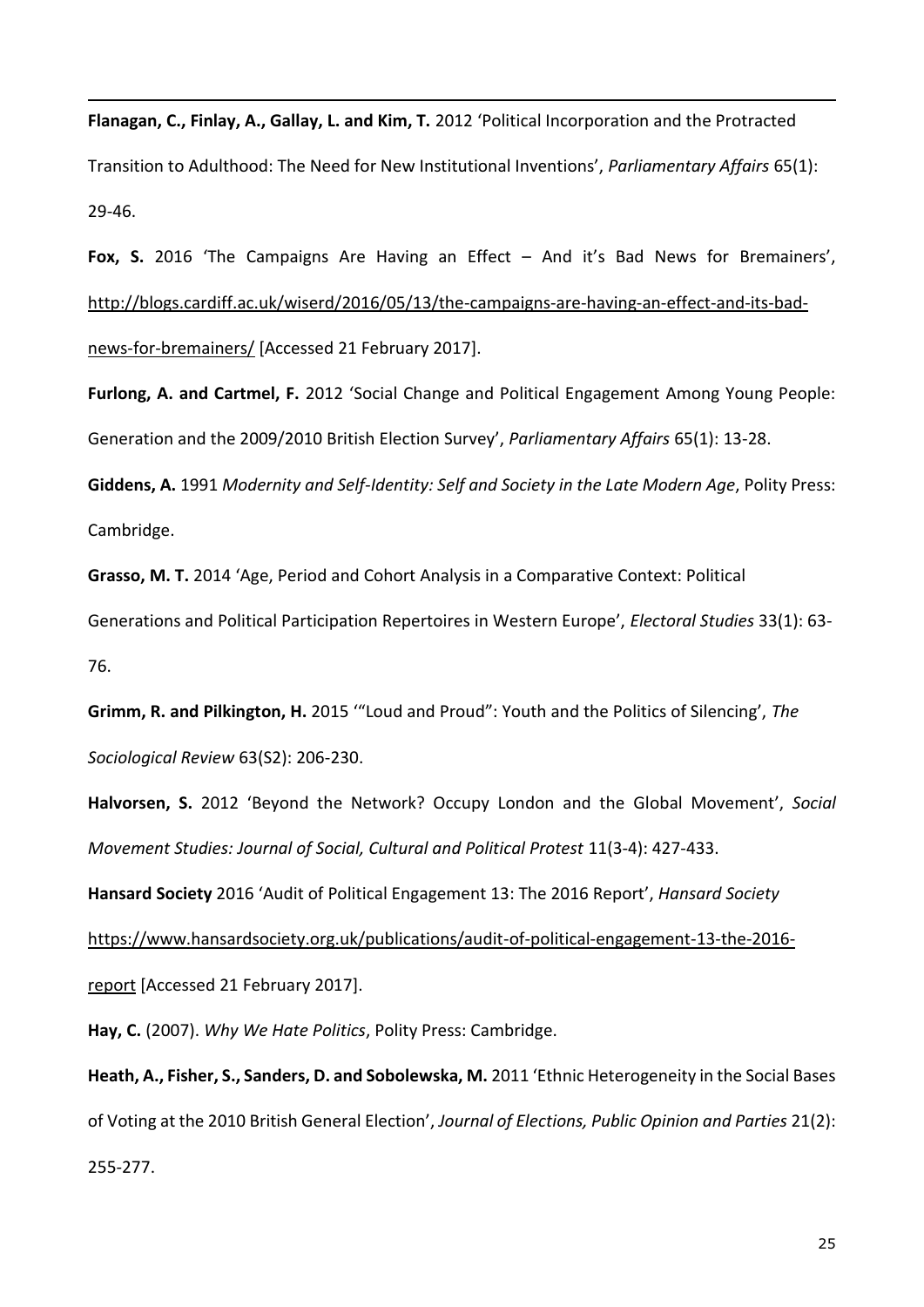**Helm, T.** 2016 'EU Referendum: Youth Turnout Almost Twice as High as First Thought', *The Guardian Online* 10 July [http://www.theguardian.com/politics/2016/jul/09/young-people-referendum](http://www.theguardian.com/politics/2016/jul/09/young-people-referendum-turnout-brexit-twice-as-high)[turnout-brexit-twice-as-high](http://www.theguardian.com/politics/2016/jul/09/young-people-referendum-turnout-brexit-twice-as-high) [Accessed 21 February 2017].

1

**Henn, M. and Foard, N.** 2014 'Social Differentiation in Young People's Political Participation: The Impact of Social and Educational Factors on Youth Political Engagement in Britain', *Journal of Youth Studies* 17(3), 360–380.

**Henn, M. and Oldfield, B.** 2016 'Cajoling or Coercing: Would Electoral Engineering Solve the Young Citizen-State Disconnect?', *Journal of Youth Studies* 19(9): 1259-1280.

**Henn, M., Weinstein, M. and Forrest, S.** 2005 'Uninterested Youth? Young People's Attitudes Towards Party Politics in Britain', *Political Studies* 53(3): 556-578.

**Holmes, M. and Manning, N.** 2013 '"Them That Runs the Country Don't Know What They're Doing": Political Dissatisfaction Amongst Members of the White Working Class', *The Sociological Review*  61(3), 479-498.

**Hopkins, P., Todd, l. and Newcastle Occupation.** 2011 'Occupying Newcastle University: Student Resistance to Government Spending Cuts in England', *[The Geographical Journal](http://onlinelibrary.wiley.com/journal/10.1111/(ISSN)1475-4959)* 178(2): 104-9.

**Inglehart, R.** 1971 'The Silent Revolution in Europe: Intergenerational Change in Post-Industrial Societies', *American Political Science Review* 65(4): 991–1017.

**Inglehart, R.** 1990 *Culture Shift in Advanced Industrial Society*, Princeton University Press: Princeton.

**Inglehart, R.** 2016 'Inequality and Modernization: Why Equality Is Likely to Make a Comeback', *Foreign Affairs* 95(1): 2–10.

**Inglehart**, R. **and Catterberg, G.** 2003 'Trends in Political Action: The Developmental Trend and the Post-Honeymoon Decline', *International Journal of Comparative Sociology* 43(3-5): 300-316.

**Inglehart, R. and Welzel, C.** 2005 *Modernization, Cultural Change, and Democracy: The Human Development Sequence,* Cambridge University Press: New York.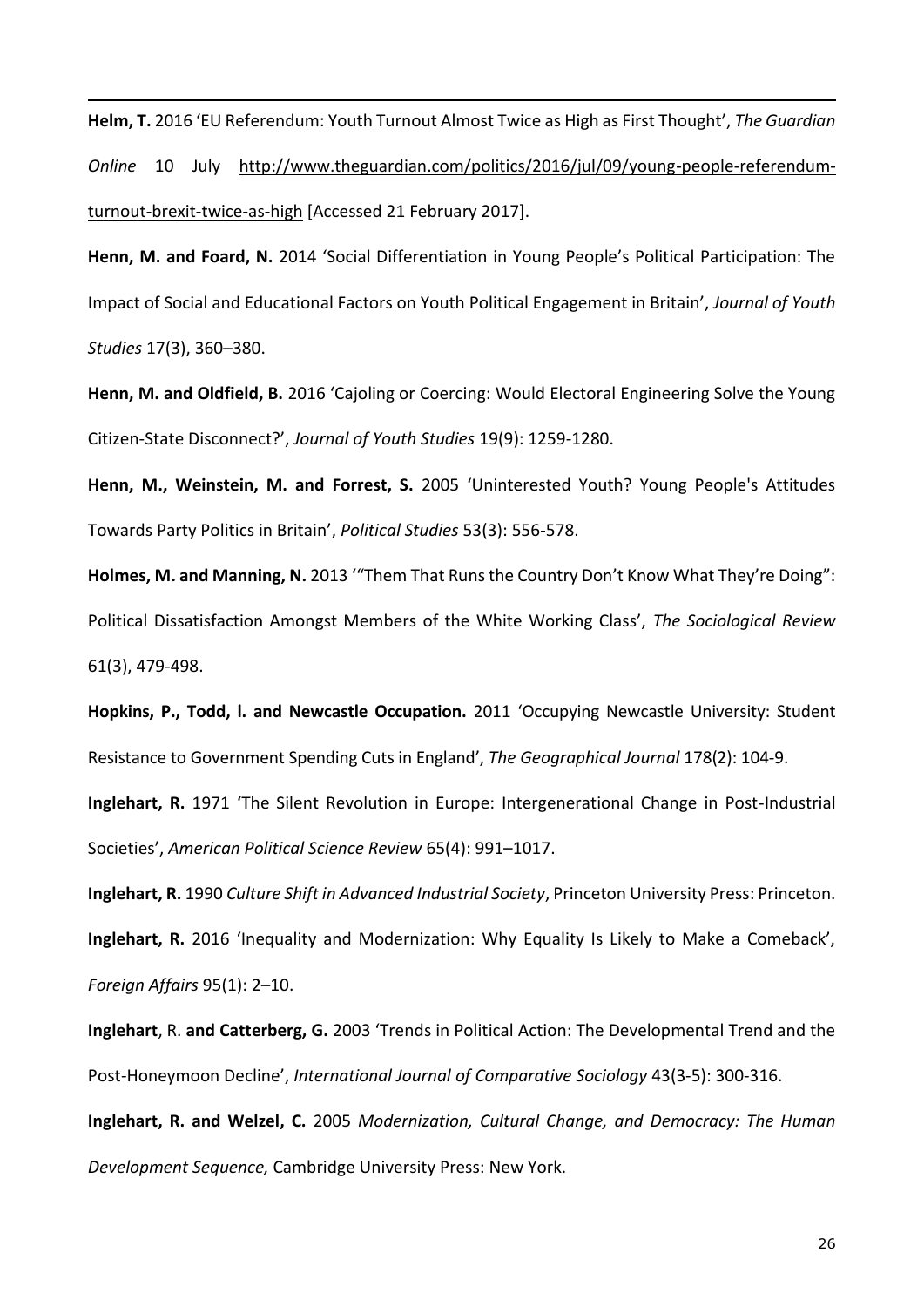**Ipsos MORI** 2015 'How Britain Voted in 2015: The 2015 election – Who Voted for Whom?', *Ipsos MORI* [https://www.ipsos-mori.com/researchpublications/researcharchive/3575/How-Britain](https://www.ipsos-mori.com/researchpublications/researcharchive/3575/How-Britain-voted-in-2015.aspx?view=wide)[voted-in-2015.aspx?view=wide](https://www.ipsos-mori.com/researchpublications/researcharchive/3575/How-Britain-voted-in-2015.aspx?view=wide) [Accessed 21 February 2017].

1

**Janmaat, J. G.** 2016 'Values in Times of Austerity: A Cross-National and Cross-Generational Analysis', *Citizenship Teaching & Learning* 11(3): 267–87.

**Li, Y. and Marsh, D.** 2008 'New Forms of Political Participation: Searching for Expert Citizens and Everyday Makers', *British Journal of Political Science* 38(2): 247-272.

**Majima, S. and Savage, M.** 2007 'Have There Been Culture Shifts in Britain? A Critical Encounter with Ronald Inglehart', *Cultural Sociology* 1(3): 293-315.

**Marien, S., Hooghe, M. and Quintelier, E.** 2010 'Inequalities in Non-Institutionalised Forms of Political Participation: A Multi-Level Analysis of 25 Countries', *Political Studies* 58(1): 187-213.

**Marsh, D., O'Toole, T. and Jones, S.** 2007 *Young People and Politics in the UK. Apathy or Alienation?*. Palgrave Macmillan: Basingstoke.

**Melo, D.F. and Stockemer, D.** 2014 'Age and Political Participation in Germany, France and the UK: A Comparative Analysis', *Comparative European Politics* 12(1): 33-53.

**Norris, P.** 2011 *Democratic Deficit: Critical Citizens Revisited*, Cambridge University Press: Cambridge.

**Norris, P. and Inglehart, R.** 2009 *Cosmopolitan Communications: Cultural Diversity in a Globalised World*, Cambridge University Press: Cambridge.

**ONS** 2016a 'Gross Domestic Product: Year on Year growth: CVM SA %', *ONS* <https://www.ons.gov.uk/economy/grossdomesticproductgdp/timeseries/ihyp/pgdp> [Accessed 21 February 2017].

**ONS** 2016b 'Wages and salaries annual growth rate %', *ONS* <https://www.ons.gov.uk/economy/grossdomesticproductgdp/timeseries/kgq2/qna> [Accessed 21 February 2017].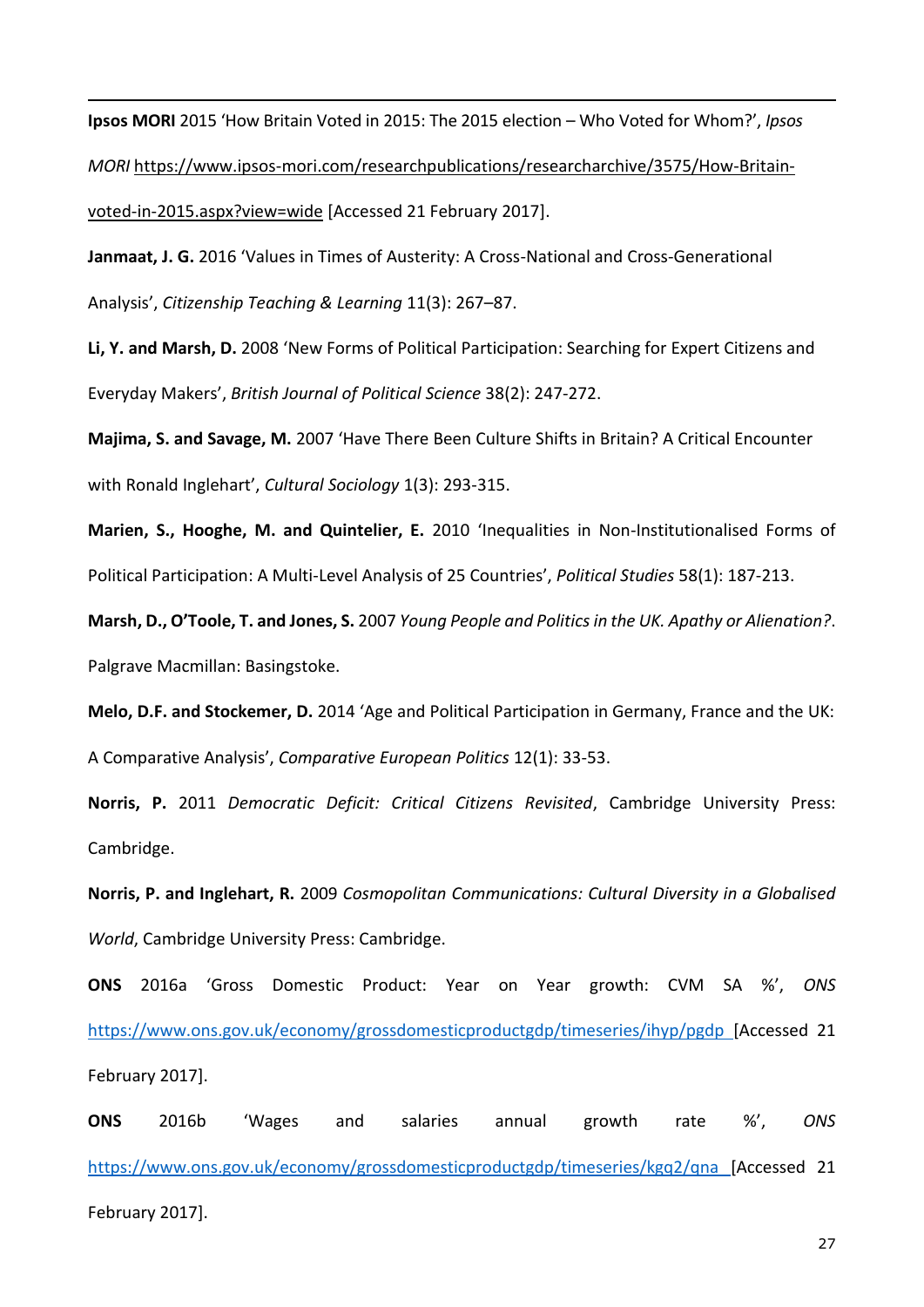**ONS** 2016c 'Unemployment rate (aged 16 and over, seasonally adjusted)', *ONS* [https://www.ons.gov.uk/employmentandlabourmarket/peoplenotinwork/unemployment/timeser](https://www.ons.gov.uk/employmentandlabourmarket/peoplenotinwork/unemployment/timeseries/mgsx/lms) [ies/mgsx/lms](https://www.ons.gov.uk/employmentandlabourmarket/peoplenotinwork/unemployment/timeseries/mgsx/lms) [Accessed 21 February 2017].

**Parigi, P. and Gong, R.** 2014 'From Grassroots to Digital Ties: A Case Study of a Political Consumerism Movement', *Journal of Consumer Culture* 14(2): 236-253.

1

**Pattie, C., Seyd, P., and Whiteley, P.** 2004 *Citizenship in Britain: Values, Participation and Democracy*, Cambridge University Press: Cambridge.

**Phelps, E.** 2012 'Understanding Electoral Turnout Among British Young People: A Review of the Literature', *Parliamentary Affairs* 64(1): 281-299.

**Quintelier, E.** 2007 'Differences in Political Participation Between Young and Old People', *Contemporary Politics* 13(2): 165-180.

**Sloam, J.** 2007 'Rebooting Democracy: Youth Participation in Politics in the UK', *Parliamentary Affairs* 60(4): 548-567.

**Sloam, J.** 2014 'New Voice, Less Equal: The Civic and Political Engagement of Young People in the United States and Europe', *Comparative Political Studies* 47(5): 663-688.

**Soler-i-Martí, R.** 2015 'Youth Political Involvement Update: Measuring the Role of Cause-Orientated Political Interest in Young People's Activism', *Journal of Youth Studies* 18(3): 396-416.

**Stoker, G.** 2006 Why Politics Matters: Making Democracy Work, Basingstoke: Palgrave Macmillan.

**Stolle, D., Hooghe, M. and Micheletti, M.** 2005 'Politics in the Supermarket: Political Consumerism as a Form of Political Participation', *International Political Science Review* 26(3): 245-269.

**Tenn, S.** 2007 'The Effect of Education on Voter Turnout', *Political Analysis* 15(4): 446–464.

**The Electoral Commission** 2014 'Scottish Independence Referendum', *The Electoral Commission* 

#### http://www.electoralcommission.org.uk/ data/assets/pdf file/0010/179812/Scottish-

[independence-referendum-report.pdf](http://www.electoralcommission.org.uk/__data/assets/pdf_file/0010/179812/Scottish-independence-referendum-report.pdf) [Accessed 21 February 2017].